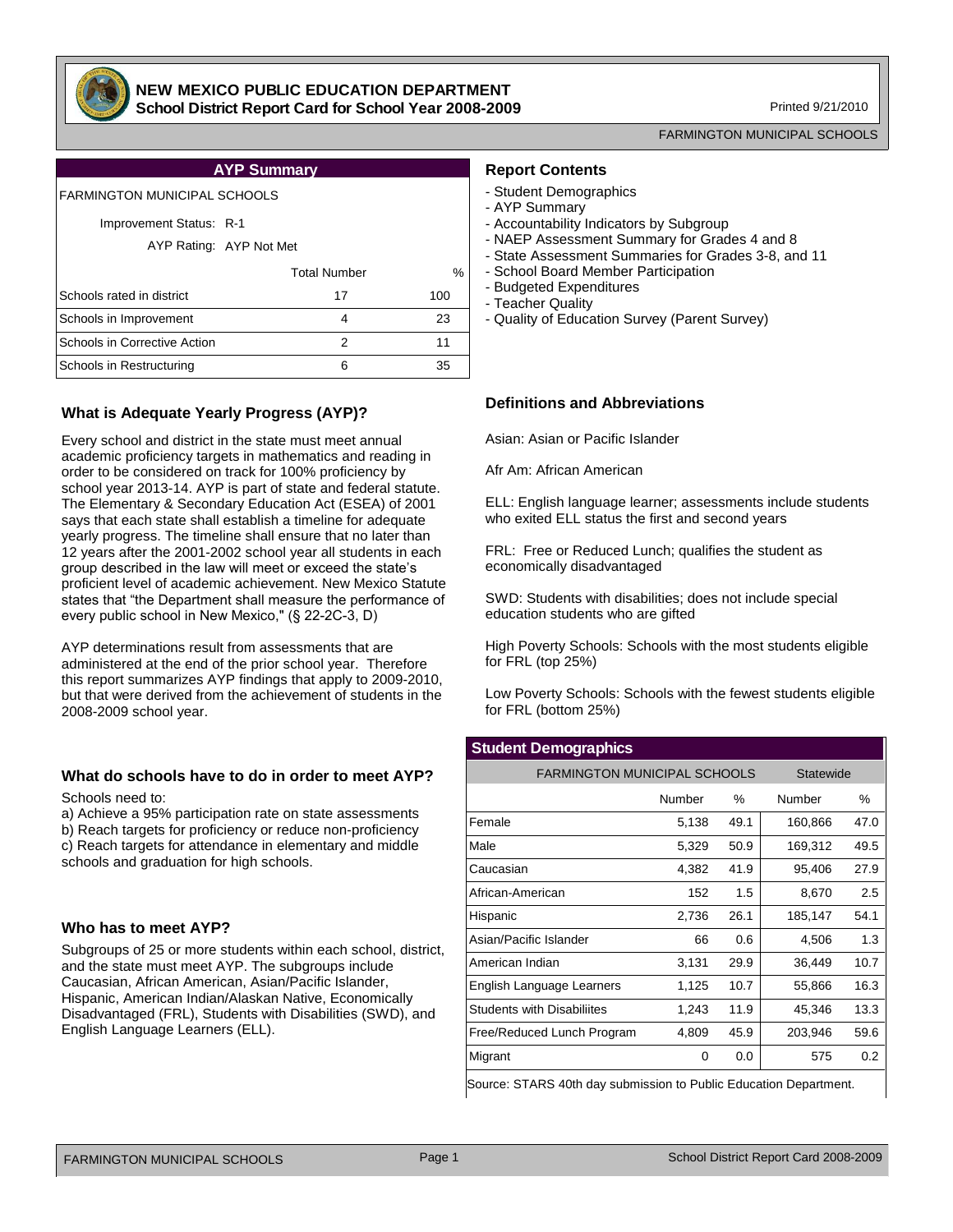## Adequate Yearly Progress

| School                      | <b>AYP</b><br>Rating | Improvement<br><b>Status</b> | School                      | <b>AYP</b><br>Rating | Improvement<br><b>Status</b> |
|-----------------------------|----------------------|------------------------------|-----------------------------|----------------------|------------------------------|
| ANIMAS ELEMENTARY           | Not Met              | CA                           | APACHE ELEMENTARY           | Not Met              | $SI-1$                       |
| <b>BLUFFVIEW ELEMENTARY</b> | Not Met              | $SI-1$                       | <b>COUNTRY CLUB ELEM</b>    | Met                  | Progressing                  |
| ESPERANZA ELEMENTARY        | Not Met              | $R-1$                        | <b>FARMINGTON HIGH</b>      | Not Met              | $R-2$                        |
| <b>HEIGHTS MIDDLE SCH</b>   | Not Met              | $SI-2$                       | <b>HERMOSA MIDDLE SCH</b>   | Not Met              | $R-2$                        |
| LADERA DEL NORTE ELE        | Not Met              | Progressing                  | <b>MCCORMICK ELEMENTARY</b> | Not Met              | CA                           |
| <b>MCKINLEY ELEMENTARY</b>  | Not Met              | Progressing                  | <b>MESA VERDE ELEM</b>      | Not Met              | Progressing                  |
| MESA VIEW MIDDLE SCH        | Not Met              | $R-2$                        | NORTHEAST ELEMENTARY        | Not Met              | $SI-1$                       |
| PIEDRA VISTA HIGH           | Not Met              | $R-1$                        | ROCINANTE HIGH              | Not Met              | Progressing                  |
| TIBBETTS MIDDLE SCH         | Not Met              | $R-2$                        |                             |                      |                              |

# **AYP by Subgroup**

AYP is based on students who have attended a school for a full academic year. Three academic indicators are utilized: 1) mathematics, 2) reading, and 3) either attendance (elementary and middle schools), or graduation (high schools). Results are not reported for subgroups with fewer than 10 students (indicated by <>).

|                             | <b>Academic</b>            | <b>AYP</b> | <b>AII</b><br><b>Goal Students</b> | <b>Caucasian</b>             | Afr<br>Amer       | <b>Hispanic</b> | <b>Asian</b>      | Am<br><b>Indian</b> | <b>FRL</b> | <b>ELL</b>                   | <b>SWD</b> |
|-----------------------------|----------------------------|------------|------------------------------------|------------------------------|-------------------|-----------------|-------------------|---------------------|------------|------------------------------|------------|
| <b>Reporting Group</b>      | <b>Indicator</b>           | %          | %                                  | %                            | %                 | %               | %                 | %                   | %          | %                            | $\%$       |
| Districtwide-Grades 3-5     | <b>Reading Proficiency</b> | 63         | 58.4                               | 71.5                         | 55.6              | 55.6            | 60.0              | 43.0                | 48.7       | 37.1                         | 19.7       |
| Districtwide-Grades 6-8     | Reading Proficiency        | 57         | 57.0                               | 70.3                         | 44.4              | 53.0            | 75.0              | 39.7                | 44.3       | 28.4                         | 19.0       |
| Districtwide-Grade 11       | <b>Reading Proficiency</b> | 60         | 56.6                               | 67.6                         | <>                | 52.1            | <>                | 39.6                | 45.5       | 26.5                         | 31.2       |
| ANIMAS ELEMENTARY           | <b>Reading Proficiency</b> | 63         | 61.0                               | 70.8                         | <>                | 68.5            | <>                | 48.9                | 57.8       | 50.0                         | 16.0       |
| APACHE ELEMENTARY           | <b>Reading Proficiency</b> | 63         | 46.1                               | $\dot{\leq}$                 | <>                | 50.0            | $\leftrightarrow$ | 40.1                | 40.9       | 41.6                         | 13.2       |
| <b>BLUFFVIEW ELEMENTARY</b> | <b>Reading Proficiency</b> | 63         | 49.2                               | 63.0                         | <>                | 43.6            | <>                | 37.3                | 42.3       | 20.2                         | 15.6       |
| <b>COUNTRY CLUB ELEM</b>    | <b>Reading Proficiency</b> | 63         | 76.3                               | 84.8                         | <>                | 58.1            | <>                | 41.7                | 51.1       | <>                           | <>         |
| ESPERANZA ELEMENTARY        | <b>Reading Proficiency</b> | 63         | 41.2                               | 48.0                         | <>                | 39.0            | <>                | 37.9                | 36.2       | 27.3                         | 12.2       |
| <b>FARMINGTON HIGH</b>      | <b>Reading Proficiency</b> | 60         | 59.2                               | 73.8                         | <>                | 50.0            | <>                | 43.5                | 48.4       | 33.3                         | 26.7       |
| <b>HEIGHTS MIDDLE SCH</b>   | Reading Proficiency        | 57         | 64.5                               | 74.7                         | <>                | 55.9            | <>                | 46.8                | 51.3       | 24.2                         | 26.8       |
| <b>HERMOSA MIDDLE SCH</b>   | <b>Reading Proficiency</b> | 57         | 54.5                               | 70.1                         | <>                | 50.9            | $\leftrightarrow$ | 41.5                | 42.8       | 32.6                         | 12.5       |
| LADERA DEL NORTE ELE        | <b>Reading Proficiency</b> | 63         | 63.7                               | 70.9                         | <>                | 57.1            | <>                | 35.0                | 50.6       | <>                           | 20.6       |
| <b>MCCORMICK ELEMENTARY</b> | <b>Reading Proficiency</b> | 63         | 53.5                               | 48.3                         | $\leftrightarrow$ | 58.3            | $\leftrightarrow$ | 41.3                | 51.3       | 46.5                         | 9.1        |
| MCKINLEY ELEMENTARY         | <b>Reading Proficiency</b> | 63         | 65.0                               | 71.8                         | <>                | 58.2            | <>                | 54.9                | 61.0       | 25.0                         | 23.8       |
| <b>MESA VERDE ELEM</b>      | <b>Reading Proficiency</b> | 63         | 71.9                               | 79.2                         | <>                | 67.7            | <>                | 48.6                | 65.0       | 21.4                         | 16.7       |
| MESA VIEW MIDDLE SCH        | <b>Reading Proficiency</b> | 57         | 60.0                               | 70.7                         | $\leftrightarrow$ | 59.2            | $\leftrightarrow$ | 40.8                | 46.0       | 35.1                         | 19.6       |
| NORTHEAST ELEMENTARY        | <b>Reading Proficiency</b> | 63         | 58.9                               | 74.8                         | <>                | 56.9            | <>                | 41.0                | 48.5       | 28.3                         | 6.9        |
| PIEDRA VISTA HIGH           | <b>Reading Proficiency</b> | 60         | 57.1                               | 64.9                         | <>                | 56.0            | <>                | 36.4                | 42.9       | 20.0                         | 35.5       |
| <b>ROCINANTE HIGH</b>       | <b>Reading Proficiency</b> | 60         | 30.0                               | $\left\langle \right\rangle$ | <>                | $\dot{\leq}$    | <>                | 25.0                | 33.3       | $\left\langle \right\rangle$ | <>         |
| TIBBETTS MIDDLE SCH         | <b>Reading Proficiency</b> | 57         | 46.3                               | 61.5                         | <>                | 44.3            | <>                | 31.8                | 37.6       | 22.8                         | 10.6       |
| Districtwide-Grades 3-5     | Math Proficiency           | 50         | 47.1                               | 61.7                         | 33.3              | 44.6            | 60.0              | 30.0                | 36.3       | 29.7                         | 17.8       |
| Districtwide-Grades 6-8     | Math Proficiency           | 41         | 29.5                               | 39.8                         | 33.3              | 21.2            | 50.0              | 20.7                | 18.3       | 9.6                          | 8.9        |
| Districtwide-Grade 11       | Math Proficiency           | 46         | 45.0                               | 55.6                         | <>                | 37.2            | <>                | 30.2                | 27.9       | 11.8                         | 20.3       |
| ANIMAS ELEMENTARY           | Math Proficiency           | 50         | 37.6                               | 50.8                         | <>                | 38.9            | <>                | 26.1                | 32.9       | 25.0                         | 16.0       |
| <b>APACHE ELEMENTARY</b>    | Math Proficiency           | 50         | 35.9                               | <>                           | <>                | 35.0            | <>                | 30.7                | 31.1       | 37.6                         | 10.5       |
|                             |                            |            |                                    |                              |                   |                 |                   |                     |            |                              |            |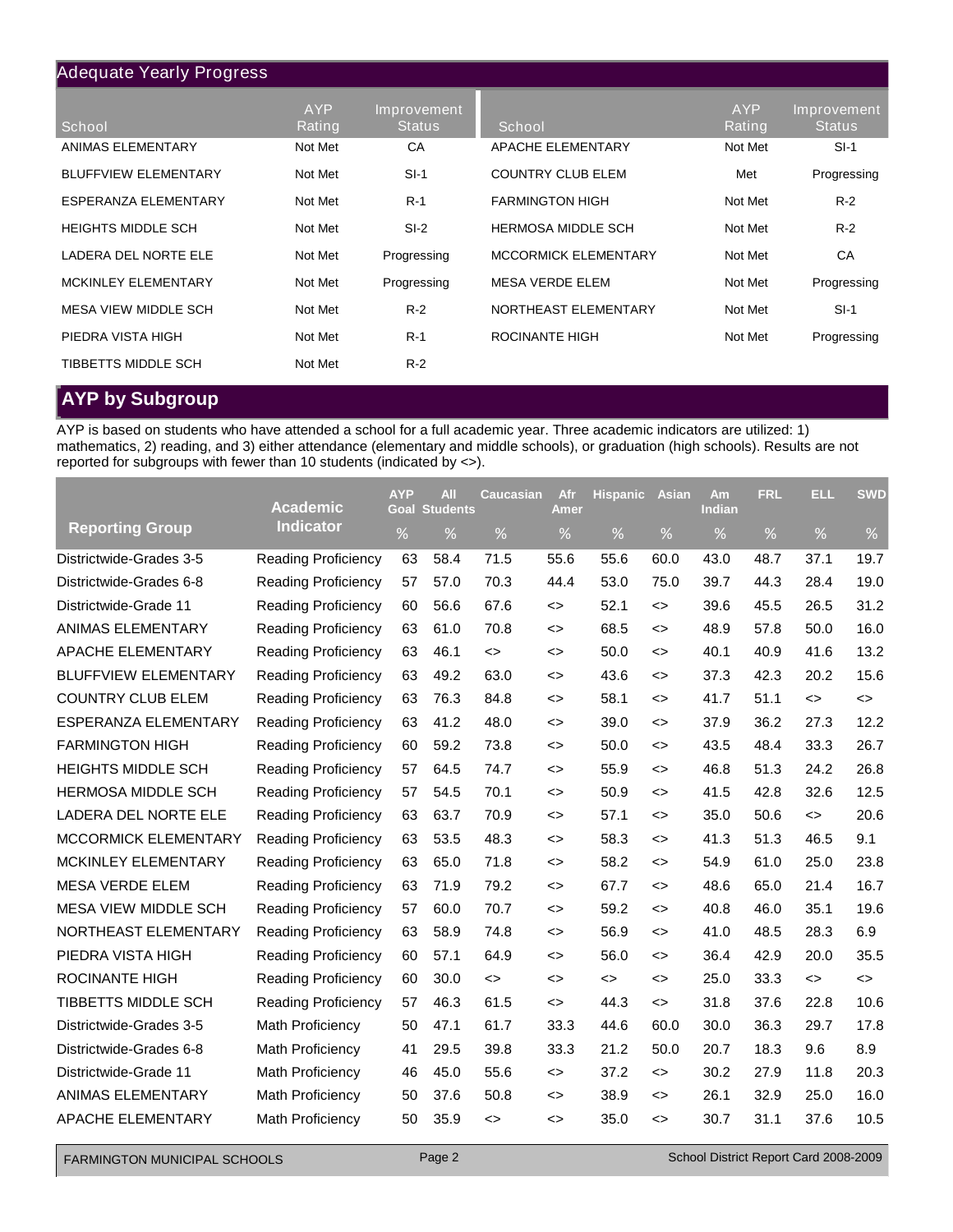# **AYP by Subgroup**

AYP is based on students who have attended a school for a full academic year. Three academic indicators are utilized: 1) mathematics, 2) reading, and 3) either attendance (elementary and middle schools), or graduation (high schools). Results are not reported for subgroups with fewer than 10 students (indicated by <>).

|                             | <b>Academic</b>         | <b>AYP</b><br>Goal | All<br><b>Students</b> | Caucasian | Afr<br>Amer   | <u>Hispanic</u> | <b>Asian</b>  | Am<br>Indian | <b>FRL</b> | ELL.     | <b>SWD</b> |
|-----------------------------|-------------------------|--------------------|------------------------|-----------|---------------|-----------------|---------------|--------------|------------|----------|------------|
| <b>Reporting Group</b>      | <b>Indicator</b>        | $\%$               | %                      | $\%$      | %             | %               | $\%$          | $\%$         | $\%$       | $\%$     | $\%$       |
| <b>BLUFFVIEW ELEMENTARY</b> | Math Proficiency        | 50                 | 44.6                   | 67.0      | <>            | 36.2            | <>            | 25.0         | 39.3       | 17.6     | 25.0       |
| <b>COUNTRY CLUB ELEM</b>    | Math Proficiency        | 50                 | 73.1                   | 83.5      | <>            | 60.5            | <>            | 38.9         | 44.4       | <>       | <>         |
| ESPERANZA ELEMENTARY        | Math Proficiency        | 50                 | 31.0                   | 34.7      | <>            | 29.4            | <>            | 29.0         | 27.8       | 23.0     | 19.5       |
| <b>FARMINGTON HIGH</b>      | Math Proficiency        | 46                 | 37.0                   | 48.5      | <>            | 29.0            | <>            | 25.0         | 22.1       | 11.1     | 16.7       |
| <b>HEIGHTS MIDDLE SCH</b>   | <b>Math Proficiency</b> | 41                 | 33.8                   | 41.8      | <>            | 23.8            | <>            | 22.3         | 24.3       | 13.6     | 15.9       |
| <b>HERMOSA MIDDLE SCH</b>   | Math Proficiency        | 41                 | 30.2                   | 41.8      | <>            | 20.5            | <>            | 27.4         | 19.1       | 8.3      | 7.1        |
| LADERA DEL NORTE ELE        | <b>Math Proficiency</b> | 50                 | 47.5                   | 50.8      | <>            | 47.6            | $\dotsc$      | 32.5         | 30.4       | $\dotsc$ | 11.8       |
| MCCORMICK ELEMENTARY        | <b>Math Proficiency</b> | 50                 | 40.0                   | 37.9      | <>            | 50.5            | <>            | 20.6         | 35.7       | 37.7     | 9.1        |
| MCKINLEY ELEMENTARY         | <b>Math Proficiency</b> | 50                 | 56.8                   | 66.2      | <>            | 49.3            | <>            | 43.1         | 48.8       | 16.7     | 19.0       |
| <b>MESA VERDE ELEM</b>      | Math Proficiency        | 50                 | 55.7                   | 64.2      | <>            | 53.2            | <>            | 29.7         | 48.5       | 14.3     | 10.0       |
| <b>MESA VIEW MIDDLE SCH</b> | <b>Math Proficiency</b> | 41                 | 28.0                   | 38.5      | <>            | 22.9            | <>            | 13.8         | 13.3       | 9.1      | 1.8        |
| NORTHEAST ELEMENTARY        | <b>Math Proficiency</b> | 50                 | 50.0                   | 68.0      | <>            | 47.7            | <>            | 29.5         | 37.7       | 21.7     | 0          |
| PIEDRA VISTA HIGH           | Math Proficiency        | 46                 | 59.7                   | 65.7      | <>            | 54.0            | <>            | 45.5         | 41.1       | 20.0     | 22.6       |
| <b>ROCINANTE HIGH</b>       | Math Proficiency        | 46                 | 10.0                   | $\dotsc$  | <>            | <>              | <>            | 16.7         | 8.3        | $\dotsc$ | <>         |
| TIBBETTS MIDDLE SCH         | <b>Math Proficiency</b> | 41                 | 25.8                   | 36.9      | <>            | 17.9            | <>            | 18.8         | 17.8       | 8.9      | 8.5        |
| Districtwide-Grades 3-5     | <b>Attendance Rate</b>  | 92                 | 96.2                   | 96.0      | 98.1          | 96.5            | 98.0          | 96.0         | 95.8       | 96.3     | 95.8       |
| Districtwide-Grades 6-8     | <b>Attendance Rate</b>  | 92                 | 96.2                   | 96.0      | 98.1          | 96.5            | 98.0          | 96.0         | 95.8       | 96.3     | 95.8       |
| ANIMAS ELEMENTARY           | <b>Attendance Rate</b>  | 92                 | 95.1                   | 94.8      | 91.1          | 95.3            | 90.0          | 95.4         | 94.9       | 95.8     | 94.3       |
| APACHE ELEMENTARY           | <b>Attendance Rate</b>  | 92                 | 94.6                   | 94.8      | 94.8          | 93.8            | $\dot{\leq}$  | 94.8         | 94.3       | 95.2     | 94.1       |
| <b>BLUFFVIEW ELEMENTARY</b> | <b>Attendance Rate</b>  | 92                 | 95.8                   | 95.6      | 97.3          | 96.2            | 99.2          | 95.2         | 95.6       | 95.6     | 96.3       |
| <b>COUNTRY CLUB ELEM</b>    | <b>Attendance Rate</b>  | 92                 | 95.5                   | 95.7      | 96.6          | 94.5            | 96.4          | 95.4         | 93.7       | 92.6     | 94.5       |
| ESPERANZA ELEMENTARY        | <b>Attendance Rate</b>  | 92                 | 95.5                   | 95.8      | 89.3          | 96.0            | $\dot{\leq}$  | 94.9         | 95.1       | 95.2     | 95.2       |
| <b>FARMINGTON HIGH</b>      | <b>Attendance Rate</b>  | 92                 | 94.2                   | 94.5      | 95.6          | 93.9            | 98.5          | 93.9         | 93.4       | 94.6     | 95.0       |
| <b>HEIGHTS MIDDLE SCH</b>   | <b>Attendance Rate</b>  | 92                 | 96.2                   | 96.2      | 98.2          | 96.6            | 97.8          | 95.4         | 95.5       | 95.7     | 96.0       |
| <b>HERMOSA MIDDLE SCH</b>   | <b>Attendance Rate</b>  | 92                 | 98.0                   | 97.9      | 98.9          | 98.0            | 99.7          | 98.0         | 97.8       | 98.2     | 98.1       |
| LADERA DEL NORTE ELE        | <b>Attendance Rate</b>  | 92                 | 95.8                   | 95.8      | 94.7          | 96.4            | 97.2          | 94.8         | 94.9       | 94.7     | 95.7       |
| MCCORMICK ELEMENTARY        | <b>Attendance Rate</b>  | 92                 | 96.1                   | 96.4      | 96.0          | 96.6            | 96.2          | 95.3         | 95.9       | 96.0     | 95.6       |
| MCKINLEY ELEMENTARY         | Attendance Rate         | 92                 | 95.5                   | 95.6      | 92.8          | 95.7            | 95.6          | 95.2         | 94.9       | 95.3     | 95.1       |
| MESA VERDE ELEM             | Attendance Rate         | 92                 | 95.2                   | 95.4      | 93.6          | 95.2            | $\mathord{<}$ | 95.1         | 95.0       | 95.1     | 95.2       |
| MESA VIEW MIDDLE SCH        | Attendance Rate         | 92                 | 95.2                   | 95.1      | 97.8          | 95.7            | 93.8          | 95.0         | 94.7       | 95.7     | 94.1       |
| NORTHEAST ELEMENTARY        | Attendance Rate         | 92                 | 95.6                   | 96.0      | $\mathord{<}$ | 95.8            | 97.4          | 94.9         | 95.1       | 95.0     | 95.4       |
| TIBBETTS MIDDLE SCH         | Attendance Rate         | 92                 | 95.1                   | 94.9      | 97.9          | 95.2            | 95.6          | 95.0         | 94.8       | 95.5     | 95.0       |
| <b>All Students</b>         | <b>Graduation Rate</b>  | 52                 | 66.5                   | 78.7      | <>            | 60.5            | $\dotsc$      | 53.1         | 57.1       | 59.3     | 48.7       |
| <b>FARMINGTON HIGH</b>      | <b>Graduation Rate</b>  | 52                 | 69.5                   | 80.9      | <>            | 66.3            | <>            | 56.8         | 64.5       | 64.2     | 54.7       |
| PIEDRA VISTA HIGH           | <b>Graduation Rate</b>  | 52                 | 70.5                   | 82.0      | <>            | 64.5            | $\mathord{<}$ | 53.6         | 51.1       | 57.1     | 51.2       |
| ROCINANTE HIGH              | <b>Graduation Rate</b>  | 52                 | 29.0                   | 21.8      | <>            | 23.0            | $\mathord{<}$ | 37.5         | 46.0       | 35.9     | 19.4       |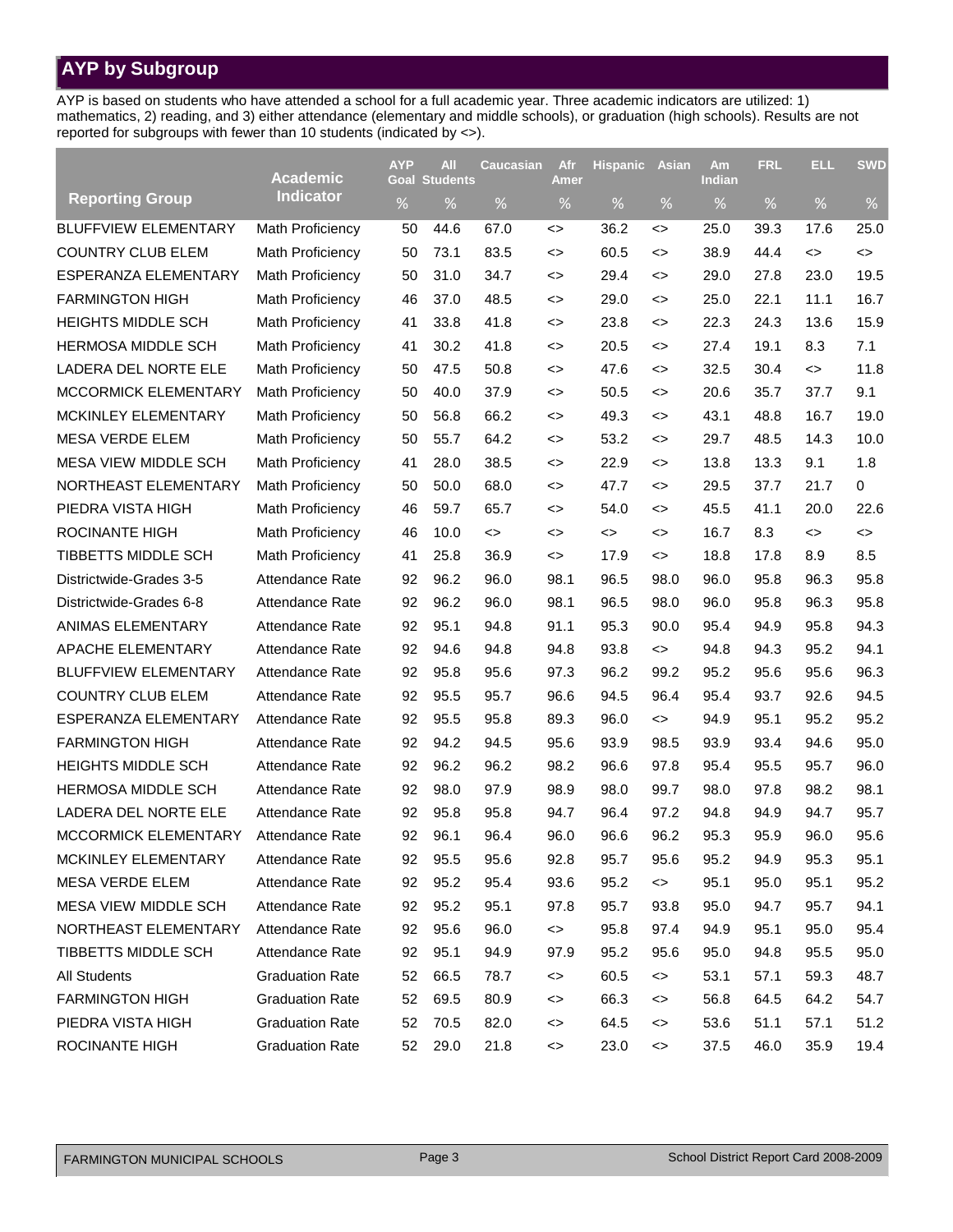### **National Assessment of Educational Progress (NAEP) Statewide Results**

The National Assessment of Educational Progress (NAEP) is often called the "Nation's Report Card" because it allows the comparison of student performance across states and for the nation as a whole. NAEP does not replace the Standards Based Assessment (SBA) that students take every year, which measures student performance according to New Mexico curriculum standards. All students in New Mexico are required to take the SBA, while the NAEP selects representative samples of students. The sampling method does not allow for reporting results by district, much like a political poll does not sample and report by neighborhood. For further information, visit the NAEP web site at http://nces.ed.gov/nationsreportcard.

NAEP assessments have been given in subjects such as reading, mathematics, science, writing, U.S. history, geography, the arts, and others. Reading and mathematics are assessed every two years at grades 4 and 8. Science is assessed every four years. Results presented here are from 2009 (reading and mathematics), and from 2005 (science).

|              |                           | Reading (2009)              |                |                                      |                           | Math (2009)        |                         |                                      |                  | <b>Science (2005)</b>       |                         |                                               |
|--------------|---------------------------|-----------------------------|----------------|--------------------------------------|---------------------------|--------------------|-------------------------|--------------------------------------|------------------|-----------------------------|-------------------------|-----------------------------------------------|
| 4th Grade    | %<br>Advanced             | $\frac{0}{0}$<br>Proficient | $\%$<br>Basic* | $\%$<br><b>Below</b><br><b>Basic</b> | %<br>Advanced             | %<br>Proficient    | %<br>Basic*             | %<br><b>Below</b><br><b>Basic</b>    | $\%$<br>Advanced | $\frac{0}{0}$<br>Proficient | $\frac{9}{6}$<br>Basic* | $\frac{0}{0}$<br><b>Below</b><br><b>Basic</b> |
| White        | 9.0                       | 26.0                        | 36.0           | 30.0                                 | 7.0                       | 40.0               | 42.0                    | 12.0                                 | 3.0              | 34.0                        | 44.0                    | 19.0                                          |
| <b>Black</b> | 1.0                       | 13.0                        | 36.0           | 50.0                                 | 2.0                       | 18.0               | 48.0                    | 33.0                                 | 1.0              | 8.0                         | 39.0                    | 53.0                                          |
| Hispanic     | 1.0                       | 12.0                        | 32.0           | 55.0                                 | 1.0                       | 16.0               | 48.0                    | 34.0                                 | 1.0              | 9.0                         | 34.0                    | 56.0                                          |
| Asian        | 12.0                      | 27.0                        | 32.0           | 29.0                                 | $***$                     | $***$              | $***$                   | $***$                                | ***              | $***$                       | $***$                   | $***$                                         |
| Am Indian    | 1.0                       | 9.0                         | 24.0           | 66.0                                 | #                         | 13.0               | 43.0                    | 43.0                                 | $\#$             | 5.0                         | 31.0                    | 64.0                                          |
| SWD          | 1.0                       | 4.0                         | 12.0           | 83.0                                 | #                         | 9.0                | 41.0                    | 50.0                                 | $\#$             | 4.0                         | 26.0                    | 69.0                                          |
| <b>ELL</b>   | #                         | 3.0                         | 13.0           | 84.0                                 | #                         | 5.0                | 36.0                    | 60.0                                 | #                | 3.0                         | 23.0                    | 74.0                                          |
| <b>FRLP</b>  | 1.0                       | 11.0                        | 31.0           | 57.0                                 | 1.0                       | 16.0               | 46.0                    | 36.0                                 | #                | 10.0                        | 35.0                    | 55.0                                          |
| New Mexico   | 4.0                       | 16.0                        | 32.0           | 48.0                                 | 3.0                       | 23.0               | 46.0                    | 28.0                                 | 1.0              | 16.0                        | 37.0                    | 45.0                                          |
| Nation       | 7.0                       | 24.0                        | 34.0           | 34.0                                 | 6.0                       | 33.0               | 43.0                    | 19.0                                 | 2.0              | 25.0                        | 39.0                    | 34.0                                          |
| 8th Grade    | $\frac{0}{0}$<br>Advanced | $\frac{0}{0}$<br>Proficient | $\%$<br>Basic* | %<br><b>Below</b><br><b>Basic</b>    | $\frac{0}{0}$<br>Advanced | $\%$<br>Proficient | $\frac{0}{0}$<br>Basic* | $\%$<br><b>Below</b><br><b>Basic</b> | $\%$<br>Advanced | $\frac{0}{0}$<br>Proficient | $\frac{9}{6}$<br>Basic* | $\frac{0}{0}$<br><b>Below</b><br><b>Basic</b> |
| White        | 4.0                       | 34.0                        | 46.0           | 16.0                                 | 7.0                       | 32.0               | 41.0                    | 19.0                                 | 3.0              | 33.0                        | 34.0                    | 30.0                                          |
| <b>Black</b> | 1.0                       | 15.0                        | 40.0           | 44.0                                 | 2.0                       | 11.0               | 42.0                    | 45.0                                 | 3.0              | 12.0                        | 23.0                    | 63.0                                          |
| Hispanic     | #                         | 14.0                        | 44.0           | 42.0                                 | 1.0                       | 10.0               | 39.0                    | 50.0                                 | #                | 9.0                         | 26.0                    | 65.0                                          |
| Asian        | $***$                     | $***$                       | $***$          | $***$                                | $***$                     | $***$              | $***$                   | $***$                                | ***              | $***$                       | $***$                   | $***$                                         |
| Am Indian    | 1.0                       |                             |                |                                      |                           |                    |                         |                                      |                  |                             |                         |                                               |
|              |                           | 11.0                        | 38.0           | 50.0                                 | 1.0                       | 9.0                | 36.0                    | 54.0                                 | #                | 7.0                         | 19.0                    | 73.0                                          |
| SWD          | #                         | 4.0                         | 21.0           | 75.0                                 | #                         | 5.0                | 17.0                    | 77.0                                 | #                | 4.0                         | 13.0                    | 83.0                                          |
| <b>ELL</b>   | #                         | 1.0                         | 13.0           | 87.0                                 | #                         | 2.0                | 18.0                    | 80.0                                 | #                | 2.0                         | 11.0                    | 87.0                                          |
| <b>FRLP</b>  | 1.0                       | 14.0                        | 43.0           | 43.0                                 | 1.0                       | 10.0               | 38.0                    | 50.0                                 | $\#$             | 10.0                        | 24.0                    | 66.0                                          |
| New Mexico   | 1.0                       | 20.0                        | 44.0           | 34.0                                 | 3.0                       | 17.0               | 39.0                    | 41.0                                 | 1.0              | 17.0                        | 28.0                    | 54.0                                          |

Basic is most comparable to Proficient on New Mexico's Stadards Based Assessment

\*\*\* Sample size was insufficient to permit a reliable estimate

# Rounds to zero

#### **NAEP Participation Rates**

| الماليات والمالي المالي والمالي والمالي والمواليات المالي والمتوازن والمستحل الماليات |                                                                                                            |             |             |  |  |  |  |  |  |  |  |  |  |
|---------------------------------------------------------------------------------------|------------------------------------------------------------------------------------------------------------|-------------|-------------|--|--|--|--|--|--|--|--|--|--|
|                                                                                       | Reading (%)                                                                                                | Math $(\%)$ | Science (%) |  |  |  |  |  |  |  |  |  |  |
| 4th Grade ELL                                                                         | 73.0                                                                                                       | 95.6        | 94.1        |  |  |  |  |  |  |  |  |  |  |
| 4th Grade SWD**                                                                       | 64.3                                                                                                       | 84.6        | 85.9        |  |  |  |  |  |  |  |  |  |  |
| 8th Grade ELL                                                                         | 81.9                                                                                                       | 94.2        | 90.1        |  |  |  |  |  |  |  |  |  |  |
| 8th Grade SWD**                                                                       | 64.3                                                                                                       | 77.9        | 85.7        |  |  |  |  |  |  |  |  |  |  |
|                                                                                       | ** NAEP does not accommodate students with severe disabilities.<br>Participation in NAEP is not mandatory. |             |             |  |  |  |  |  |  |  |  |  |  |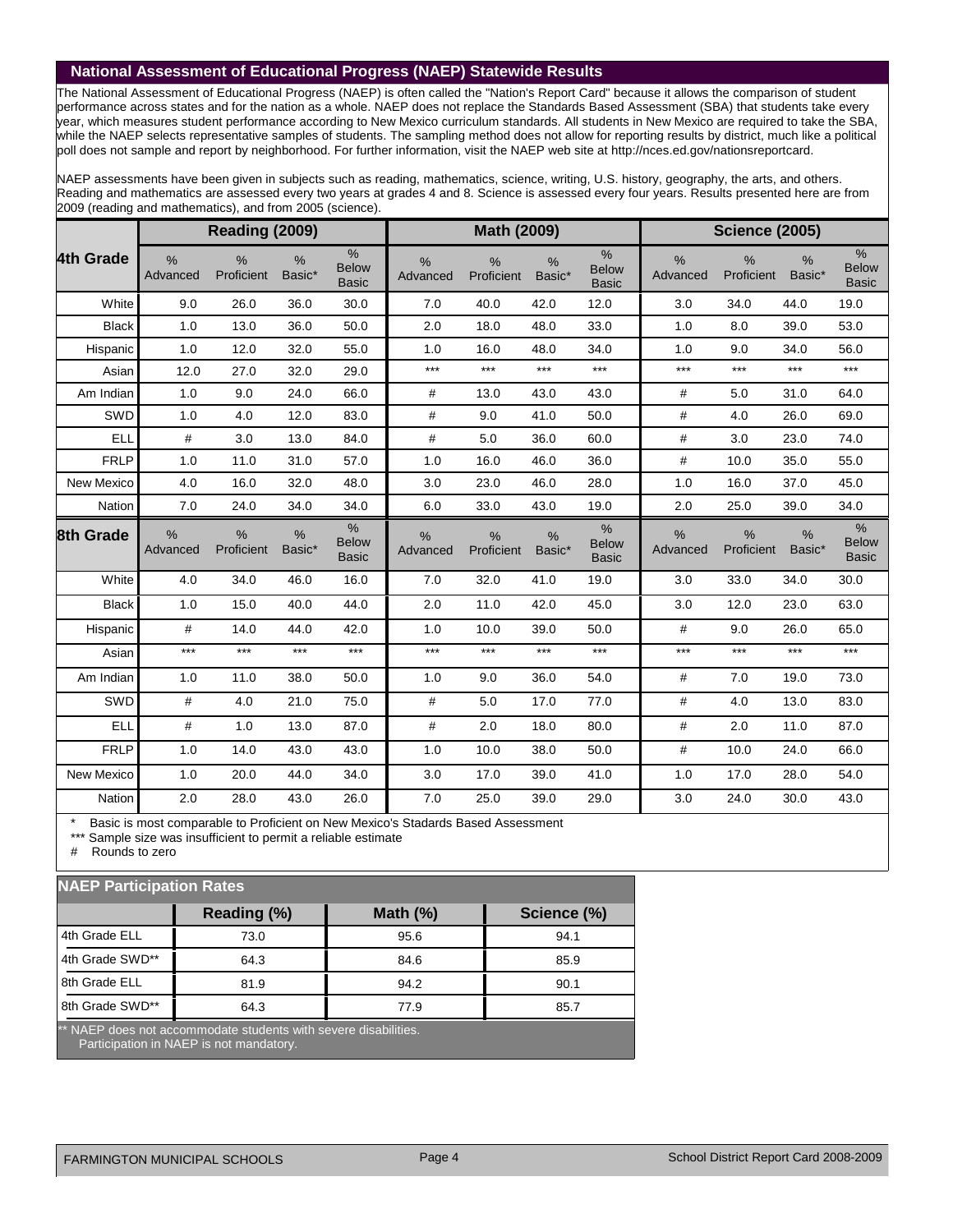### **Assessment Summary by Grade**

Students are assessed in reading, mathematics and science in grades 3-8 and 11 by the Standards Based Assessment (SBA) and the NM Alternative Proficiency Assessment (NMAPA) for students with significant disabilities. These assessments were developed to measure the NM Standards and Benchmarks that educators and the public determined are important for our students to master. The assessment results are for all students enrolled and present during testing in March 2009. District summaries do not include students from charter schools, which are reported separately. Results for groups with fewer than 10 students are not reported to meet confidentiality requirements. Percents may not add to 100, due to rounding.

| <b>Reading</b><br>3rd Grade |                                  |                             |                      |                              |                              |                              | <b>Mathematics</b>           |                             |                       |                              |                              |                                     | <b>Science</b>                 |                                |                       |                              |                               |                              |
|-----------------------------|----------------------------------|-----------------------------|----------------------|------------------------------|------------------------------|------------------------------|------------------------------|-----------------------------|-----------------------|------------------------------|------------------------------|-------------------------------------|--------------------------------|--------------------------------|-----------------------|------------------------------|-------------------------------|------------------------------|
| <b>Reporting</b>            |                                  | % at Each Proficiency Level |                      |                              |                              |                              |                              | % at Each Proficiency Level |                       |                              |                              |                                     |                                | % at Each Proficiency Level    |                       |                              |                               |                              |
| Group                       | %<br><b>Participating Tested</b> | Number                      | Level<br>$\mathbf 1$ | Level<br>$\overline{2}$      | Level Level<br>3             | $\overline{4}$               | %<br>Participating           | Number<br><b>Tested</b>     | Level<br>$\mathbf{1}$ | 2                            | 3                            | Level Level Level<br>$\overline{4}$ | $\frac{0}{0}$<br>Participating | <b>Number</b><br><b>Tested</b> | Level<br>$\mathbf{1}$ | 2                            | <b>Level Level Level</b><br>3 | $\overline{4}$               |
| Female                      | 100                              | 430                         | 10                   | 58                           | 21                           | 9                            | 99                           | 431                         | $\overline{7}$        | 48                           | 41                           | $\mathbf{1}$                        | 99                             | 430                            | 10                    | 72                           | 16                            | $\overline{0}$               |
| Male                        | 99                               | 401                         | $\overline{7}$       | 51                           | 23                           | 16                           | 99                           | 401                         | 5                     | 49                           | 41                           | 3                                   | 100                            | 400                            | 11                    | 74                           | 14                            | $\mathbf 0$                  |
| Caucasian                   | 100                              | 346                         | 16                   | 59                           | 16                           | 6                            | 100                          | 346                         | 11                    | 57                           | 29                           | $\overline{0}$                      | 99                             | 346                            | 19                    | 75                           | $\overline{4}$                | $\overline{0}$               |
| <b>Black</b>                | 100                              | 18                          | $\mathbf{0}$         | 61                           | 22                           | 16                           | 100                          | 18                          | $\mathbf{0}$          | 22                           | 77                           | $\mathbf{0}$                        | 100                            | 18                             | 5                     | 72                           | 22                            | $\overline{0}$               |
| Hispanic                    | 100                              | 224                         | 5                    | 56                           | 25                           | 12                           | 100                          | 225                         | 5                     | 49                           | 42                           | $\mathbf{1}$                        | 100                            | 223                            | 6                     | 73                           | 18                            | $\overline{0}$               |
| Asian                       | $\left\langle \right\rangle$     | $\overline{2}$              | $\leftrightarrow$    | $\left\langle \right\rangle$ | $\left\langle \right\rangle$ | $\left\langle \right\rangle$ | $\left\langle \right\rangle$ | 2                           | $\leftrightarrow$     | $\left\langle \right\rangle$ | $\left\langle \right\rangle$ | $\left\langle \right\rangle$        | $\left\langle \right\rangle$   | 2                              | $\leftrightarrow$     | $\left\langle \right\rangle$ | $\leftrightarrow$             | $\left\langle \right\rangle$ |
| Am Ind                      | 99                               | 241                         | $\overline{2}$       | 46                           | 28                           | 22                           | 99                           | 241                         | $\mathbf{0}$          | 37                           | 55                           | $\overline{4}$                      | 99                             | 241                            | $\mathbf{1}$          | 70                           | 27                            | $\overline{0}$               |
| <b>ELL</b>                  | 99                               | 224                         | $\mathbf{1}$         | 44                           | 31                           | 22                           | 99                           | 225                         | $\mathbf{1}$          | 37                           | 57                           | $\overline{2}$                      | 100                            | 224                            | $\overline{2}$        | 70                           | 26                            | $\overline{0}$               |
| <b>FRL</b>                  | 99                               | 467                         | $\overline{4}$       | 48                           | 28                           | 17                           | 99                           | 468                         | 2                     | 42                           | 51                           | 3                                   | 99                             | 466                            | $\overline{4}$        | 71                           | 22                            | $\overline{0}$               |
| SWD                         | 100                              | 99                          | 3                    | 23                           | 27                           | 46                           | 98                           | 99                          | 3                     | 26                           | 57                           | 12                                  | 100                            | 99                             | $\overline{4}$        | 58                           | 36                            | $\mathbf 1$                  |
| Migrant                     | $\left\langle \right\rangle$     |                             |                      |                              |                              |                              | $\left\langle \right\rangle$ |                             |                       |                              |                              |                                     | $\left\langle \right\rangle$   |                                |                       |                              |                               |                              |
| All 2008-09                 | 99                               | 831                         | 9                    | 54                           | 22                           | 13                           | 99                           | 832                         | 6                     | 49                           | 41                           | $\overline{2}$                      | 99                             | 830                            | 10                    | 73                           | 15                            | $\mathbf 0$                  |
| All 2007-08                 | 99                               | 815                         | 14                   | 51                           | 22                           | 11                           | 100                          | 815                         | 8                     | 43                           | 43                           | 3                                   | 99                             | 815                            | 13                    | 70                           | 14                            | $\mathbf{0}$                 |
| NM 2008-09                  | 99                               | 25,222                      | 9                    | 51                           | 23                           | 14                           | 99                           | 25,229                      | 8                     | 45                           | 41                           | 3                                   | 99                             | 25,214                         | 11                    | 70                           | 16                            | $\mathbf{0}$                 |
| NM 2007-08                  | 99                               | 24,878                      | 10                   | 47                           | 26                           | 14                           | 99                           | 24,878                      | 6                     | 37                           | 48                           | $\overline{7}$                      | 99                             | 24,868                         | 11                    | 68                           | 18                            |                              |

Levels: 1 = Advanced, 2 = Proficient, 3 = Nearing Proficiency, 4 = Beginning Step <> Fewer than 10 students

|                  | <b>Reading</b><br><b>4th Grade</b> |                         |                              |                              |                   |                              |                    | <b>Mathematics</b><br>% at Each Proficiency Level |                              |                              |                              |                                     | <b>Science</b>               |                                |                              |                              |                               |                   |
|------------------|------------------------------------|-------------------------|------------------------------|------------------------------|-------------------|------------------------------|--------------------|---------------------------------------------------|------------------------------|------------------------------|------------------------------|-------------------------------------|------------------------------|--------------------------------|------------------------------|------------------------------|-------------------------------|-------------------|
| <b>Reporting</b> |                                    |                         |                              |                              |                   |                              |                    |                                                   |                              |                              |                              |                                     |                              | % at Each Proficiency Level    |                              |                              |                               |                   |
| Group            | %<br>Participating                 | Number<br><b>Tested</b> | Level<br>$\overline{1}$      | Level<br>$\overline{2}$      | Level<br>3        | Level<br>$\overline{4}$      | %<br>Participating | Number<br><b>Tested</b>                           | Level<br>1                   | 2                            | 3                            | Level Level Level<br>$\overline{4}$ | %<br>Participating           | <b>Number</b><br><b>Tested</b> | Level<br>$\mathbf{1}$        | $\overline{2}$               | <b>Level Level Level</b><br>3 | 4                 |
| Female           | 100                                | 408                     | 14                           | 42                           | 33                | 9                            | 100                | 408                                               | 6                            | 35                           | 52                           | 5                                   | 99                           | 408                            | $\mathbf{1}$                 | 47                           | 48                            | 1                 |
| Male             | 99                                 | 431                     | 8                            | 36                           | 34                | 20                           | 99                 | 431                                               | 5                            | 30                           | 54                           | 8                                   | 99                           | 428                            | 2                            | 50                           | 41                            | 5                 |
| Caucasian        | 100                                | 340                     | 17                           | 45                           | 30                | 6                            | 99                 | 340                                               | 10                           | 40                           | 43                           | $\overline{4}$                      | 100                          | 338                            | 2                            | 65                           | 30                            | $\overline{1}$    |
| <b>Black</b>     | $\leftrightarrow$                  | $\overline{7}$          | $\left\langle \right\rangle$ | $\leftrightarrow$            | $\leftrightarrow$ | $\left\langle \right\rangle$ | $\leftrightarrow$  | $\overline{7}$                                    | $\leftrightarrow$            | $\left\langle \right\rangle$ | $\leftrightarrow$            | $\left\langle \right\rangle$        | $\left\langle \right\rangle$ | $\overline{7}$                 | $\left\langle \right\rangle$ | $\left\langle \right\rangle$ | $\leftrightarrow$             | $\leftrightarrow$ |
| Hispanic         | 99                                 | 234                     | 8                            | 39                           | 33                | 18                           | 100                | 234                                               | 2                            | 35                           | 53                           | 8                                   | 99                           | 233                            | $\mathbf{1}$                 | 43                           | 47                            | $\overline{7}$    |
| Asian            | $\left\langle \right\rangle$       | 3                       | $\left\langle \right\rangle$ | $\left\langle \right\rangle$ | $\leftrightarrow$ | $\leftrightarrow$            | $\leftrightarrow$  | 3                                                 | $\left\langle \right\rangle$ | $\left\langle \right\rangle$ | $\left\langle \right\rangle$ | $\left\langle \right\rangle$        | $\left\langle \right\rangle$ | 3                              | $\left\langle \right\rangle$ | $\left\langle \right\rangle$ | $\leftrightarrow$             | $\leftrightarrow$ |
| Am Ind           | 100                                | 255                     | 6                            | 31                           | 38                | 23                           | 100                | 255                                               | 3                            | 20                           | 65                           | 9                                   | 99                           | 255                            | $\mathbf{1}$                 | 34                           | 60                            | 3                 |
| <b>ELL</b>       | 100                                | 197                     | 6                            | 24                           | 43                | 25                           | 100                | 197                                               | $\overline{2}$               | 20                           | 67                           | 10                                  | 100                          | 197                            | $\mathbf{0}$                 | 23                           | 67                            | 8                 |
| <b>FRL</b>       | 100                                | 458                     | 5                            | 36                           | 38                | 19                           | 99                 | 458                                               | $\overline{2}$               | 26                           | 61                           | 9                                   | 99                           | 456                            | $\mathbf 0$                  | 38                           | 55                            | $\overline{4}$    |
| SWD              | 100                                | 105                     | $\overline{2}$               | 14                           | 34                | 48                           | 100                | 105                                               | $\overline{0}$               | 11                           | 63                           | 23                                  | 100                          | 105                            | $\mathbf{0}$                 | 23                           | 66                            | 8                 |
| Migrant          | $\left\langle \right\rangle$       |                         |                              |                              |                   |                              | $\leftrightarrow$  |                                                   |                              |                              |                              |                                     | $\left\langle \right\rangle$ |                                |                              |                              |                               |                   |
| All 2008-09      | 99                                 | 839                     | 11                           | 39                           | 33                | 15                           | 99                 | 839                                               | 6                            | 33                           | 53                           | $\overline{7}$                      | 99                           | 836                            | $\mathbf{1}$                 | 49                           | 44                            | 3                 |
| All 2007-08      | 99                                 | 768                     | 12                           | 43                           | 32                | 12                           | 99                 | 768                                               | $\overline{7}$               | 34                           | 51                           | 6                                   | 99                           | 768                            | 3                            | 51                           | 42                            | $\overline{2}$    |
| NM 2008-09       | 99                                 | 25,138                  | 10                           | 41                           | 32                | 14                           | 99                 | 25,140                                            | 8                            | 33                           | 50                           | $\overline{7}$                      | 99                           | 25,121                         | $\mathbf{1}$                 | 50                           | 44                            | 3                 |
| NM 2007-08       | 99                                 | 24,364                  | 8                            | 42                           | 34                | 14                           | 99                 | 24,367                                            | $\overline{7}$               | 31                           | 52                           | 8                                   | 99                           | 24,357                         | $\overline{2}$               | 48                           | 44                            | 3                 |

Levels: 1 = Advanced, 2 = Proficient, 3 = Nearing Proficiency, 4 = Beginning Step

<> Fewer than 10 students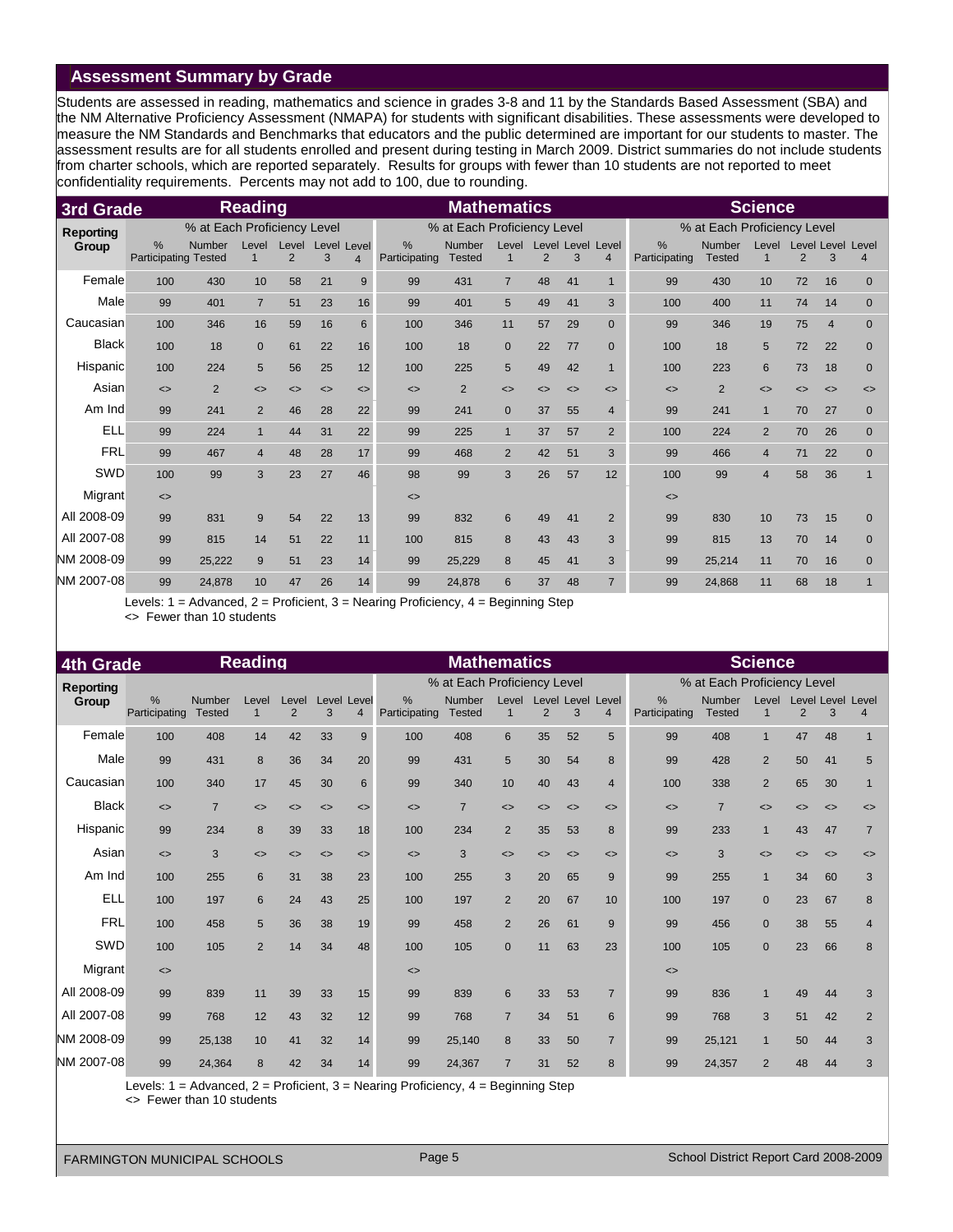|                  | <b>Reading</b><br><b>5th Grade</b><br>% at Each Proficiency Level |                         |                       |                              |                              |                              |                              | <b>Mathematics</b>             |                       | <b>Science</b>               |                              |                              |                                |                             |                       |                              |                               |                              |
|------------------|-------------------------------------------------------------------|-------------------------|-----------------------|------------------------------|------------------------------|------------------------------|------------------------------|--------------------------------|-----------------------|------------------------------|------------------------------|------------------------------|--------------------------------|-----------------------------|-----------------------|------------------------------|-------------------------------|------------------------------|
| <b>Reporting</b> |                                                                   |                         |                       |                              |                              |                              |                              | % at Each Proficiency Level    |                       |                              |                              |                              |                                | % at Each Proficiency Level |                       |                              |                               |                              |
| Group            | $\%$<br>Participating                                             | Number<br><b>Tested</b> | Level<br>$\mathbf{1}$ | Level<br>$\overline{2}$      | Level Level<br>3             | $\overline{4}$               | $\%$<br>Participating        | <b>Number</b><br><b>Tested</b> | Level<br>$\mathbf{1}$ | 2                            | 3                            | Level Level Level<br>4       | $\frac{0}{0}$<br>Participating | Number<br><b>Tested</b>     | Level<br>$\mathbf{1}$ | $\overline{2}$               | <b>Level Level Level</b><br>3 | $\overline{4}$               |
| Female           | 99                                                                | 382                     | 20                    | 45                           | 28                           | 6                            | 98                           | 384                            | 12                    | 34                           | 44                           | 6                            | 99                             | 381                         | 6                     | 47                           | 40                            | $\overline{4}$               |
| Male             | 99                                                                | 397                     | 13                    | 42                           | 33                           | 9                            | 99                           | 397                            | 9                     | 36                           | 46                           | $\overline{7}$               | 99                             | 397                         | 8                     | 51                           | 35                            | $\overline{4}$               |
| Caucasian        | 99                                                                | 318                     | 25                    | 49                           | 20                           | 3                            | 99                           | 318                            | 17                    | 45                           | 33                           | 3                            | 99                             | 318                         | 11                    | 61                           | 26                            | $\overline{1}$               |
| <b>Black</b>     | 100                                                               | 11                      | 18                    | 36                           | 45                           | $\mathbf{0}$                 | 100                          | 11                             | $\mathbf{0}$          | 54                           | 45                           | $\mathbf{0}$                 | 100                            | 11                          | $\mathbf{0}$          | 45                           | 54                            | $\mathbf 0$                  |
| Hispanic         | 99                                                                | 213                     | 15                    | 42                           | 32                           | 8                            | 98                           | 214                            | 8                     | 31                           | 52                           | 5                            | 99                             | 212                         | $\overline{7}$        | 48                           | 41                            | 3                            |
| Asian            | $\leq$                                                            | 5                       | $\leftrightarrow$     | $\left\langle \right\rangle$ | $\left\langle \right\rangle$ | $\left\langle \right\rangle$ | $\left\langle \right\rangle$ | 5                              | $\leftrightarrow$     | $\left\langle \right\rangle$ | $\left\langle \right\rangle$ | $\left\langle \right\rangle$ | $\left\langle \right\rangle$   | 5                           | $\leftrightarrow$     | $\left\langle \right\rangle$ | $\leftrightarrow$             | $\left\langle \right\rangle$ |
| Am Ind           | 99                                                                | 232                     | $\overline{4}$        | 37                           | 43                           | 14                           | 99                           | 233                            | $\overline{4}$        | 22                           | 57                           | 15                           | 99                             | 232                         | 2                     | 34                           | 51                            | 9                            |
| <b>ELL</b>       | 99                                                                | 159                     | $\overline{7}$        | 25                           | 49                           | 16                           | 98                           | 160                            | 3                     | 21                           | 58                           | 15                           | 98                             | 159                         | 3                     | 28                           | 56                            | 9                            |
| <b>FRL</b>       | 99                                                                | 442                     | 9                     | 40                           | 36                           | 12                           | 98                           | 444                            | 5                     | 29                           | 53                           | 10                           | 99                             | 441                         | $\overline{4}$        | 42                           | 45                            | $\overline{7}$               |
| SWD              | 97                                                                | 110                     | $\overline{4}$        | 11                           | 40                           | 40                           | 99                           | 110                            | 2                     | 10                           | 55                           | 30                           | 99                             | 110                         | 2                     | 18                           | 59                            | 19                           |
| <b>Migrant</b>   | $\leq$                                                            |                         |                       |                              |                              |                              | $\left\langle \right\rangle$ |                                |                       |                              |                              |                              | $\leq$                         |                             |                       |                              |                               |                              |
| All 2008-09      | 99                                                                | 779                     | 16                    | 43                           | 30                           | 8                            | 99                           | 781                            | 11                    | 35                           | 45                           | $\overline{7}$               | 99                             | 778                         | $\overline{7}$        | 49                           | 38                            | $\overline{4}$               |
| All 2007-08      | 99                                                                | 754                     | 11                    | 49                           | 31                           | 6                            | 99                           | 754                            | $\overline{7}$        | 31                           | 54                           | 6                            | 99                             | 754                         | 3                     | 49                           | 44                            | $\overline{2}$               |
| NM 2008-09       | 99                                                                | 24,494                  | 13                    | 44                           | 33                           | 8                            | 99                           | 24,495                         | 9                     | 33                           | 46                           | 9                            | 99                             | 24,478                      | 6                     | 46                           | 42                            | 5                            |
| NM 2007-08       | 99                                                                | 24,274                  | 10                    | 45                           | 35                           | 8                            | 99                           | 24,274                         | 8                     | 31                           | 47                           | 11                           | 99                             | 24,270                      | 3                     | 43                           | 48                            | $\overline{4}$               |

Levels: 1 = Advanced, 2 = Proficient, 3 = Nearing Proficiency, 4 = Beginning Step <> Fewer than 10 students

| <b>Reading</b><br><b>6th Grade</b><br>% at Each Proficiency Level |                                |                         |                       |                              |                              |                              |                              | <b>Mathematics</b>          |                       | <b>Science</b>               |                              |                                     |                              |                             |                              |                              |                        |                              |
|-------------------------------------------------------------------|--------------------------------|-------------------------|-----------------------|------------------------------|------------------------------|------------------------------|------------------------------|-----------------------------|-----------------------|------------------------------|------------------------------|-------------------------------------|------------------------------|-----------------------------|------------------------------|------------------------------|------------------------|------------------------------|
| <b>Reporting</b>                                                  |                                |                         |                       |                              |                              |                              |                              | % at Each Proficiency Level |                       |                              |                              |                                     |                              | % at Each Proficiency Level |                              |                              |                        |                              |
| Group                                                             | $\frac{0}{0}$<br>Participating | Number<br><b>Tested</b> | Level<br>$\mathbf{1}$ | Level<br>$\overline{2}$      | Level Level<br>3             | $\overline{4}$               | %<br>Participating           | Number<br><b>Tested</b>     | Level<br>$\mathbf{1}$ | $\overline{2}$               | 3                            | Level Level Level<br>$\overline{4}$ | %<br>Participating           | Number<br><b>Tested</b>     | Level<br>$\mathbf 1$         | $\overline{2}$               | Level Level Level<br>3 | $\overline{4}$               |
| Female                                                            | 100                            | 383                     | 9                     | 46                           | 39                           | $\overline{4}$               | 100                          | 383                         | 3                     | 20                           | 66                           | 9                                   | 100                          | 383                         | $\mathbf{1}$                 | 26                           | 63                     | $\overline{7}$               |
| Male                                                              | 98                             | 391                     | $\overline{4}$        | 32                           | 49                           | 12                           | 99                           | 391                         | 3                     | 17                           | 63                           | 15                                  | 100                          | 391                         | $\mathbf{1}$                 | 27                           | 57                     | 13                           |
| Caucasian                                                         | 99                             | 336                     | 11                    | 49                           | 35                           | $\overline{4}$               | 99                           | 336                         | 6                     | 26                           | 57                           | 8                                   | 100                          | 336                         | 3                            | 39                           | 51                     | 5                            |
| <b>Black</b>                                                      | $\left\langle \right\rangle$   | 6                       | $\leftrightarrow$     | <>                           | $\left\langle \right\rangle$ | $\left\langle \right\rangle$ | $\left\langle \right\rangle$ | 6                           | <>                    | $\left\langle \right\rangle$ | $\left\langle \right\rangle$ | $\left\langle \right\rangle$        | $\left\langle \right\rangle$ | $6\phantom{1}6$             | $\left\langle \right\rangle$ | $\left\langle \right\rangle$ | $\leftrightarrow$      | $\left\langle \right\rangle$ |
| Hispanic                                                          | 100                            | 217                     | 3                     | 37                           | 50                           | 8                            | 100                          | 217                         | $\mathbf{1}$          | 12                           | 74                           | 11                                  | 100                          | 217                         | $\mathbf 0$                  | 18                           | 67                     | 13                           |
| Asian                                                             | $\left\langle \right\rangle$   | 8                       | $\leftrightarrow$     | $\left\langle \right\rangle$ | $\left\langle \right\rangle$ | $\left\langle \right\rangle$ | $\left\langle \right\rangle$ | 8                           | $\leftrightarrow$     | $\left\langle \right\rangle$ | $\left\langle \right\rangle$ | $\left\langle \right\rangle$        | $\left\langle \right\rangle$ | 8                           | $\left\langle \right\rangle$ | $\left\langle \right\rangle$ | $\leftrightarrow$      | $\leftrightarrow$            |
| Am Ind                                                            | 99                             | 207                     | 3                     | 25                           | 54                           | 15                           | 99                           | 207                         | $\Omega$              | 12                           | 68                           | 18                                  | 100                          | 207                         | $\mathbf{0}$                 | 14                           | 68                     | 17                           |
| <b>ELL</b>                                                        | 100                            | 139                     | 2                     | 23                           | 49                           | 23                           | 99                           | 139                         | $\Omega$              | 8                            | 61                           | 28                                  | 100                          | 139                         | $\mathbf{0}$                 | 8                            | 62                     | 28                           |
| <b>FRL</b>                                                        | 99                             | 388                     | $\overline{4}$        | 31                           | 51                           | 11                           | 99                           | 388                         | $\overline{1}$        | 14                           | 66                           | 17                                  | 100                          | 388                         | $\mathbf{1}$                 | 15                           | 67                     | 16                           |
| SWD                                                               | 98                             | 95                      | 3                     | 10                           | 45                           | 40                           | 98                           | 95                          | $\overline{1}$        | $\overline{7}$               | 41                           | 49                                  | 100                          | 95                          | $\overline{2}$               | 11                           | 42                     | 44                           |
| <b>Migrant</b>                                                    | $\left\langle \right\rangle$   |                         |                       |                              |                              |                              | $\left\langle \right\rangle$ |                             |                       |                              |                              |                                     | $\left\langle \right\rangle$ |                             |                              |                              |                        |                              |
| All 2008-09                                                       | 99                             | 774                     | 6                     | 39                           | 44                           | 8                            | 99                           | 774                         | 3                     | 18                           | 65                           | 12                                  | 100                          | 774                         | $\mathbf{1}$                 | 26                           | 60                     | 10                           |
| All 2007-08                                                       | 99                             | 711                     | 6                     | 39                           | 47                           | 6                            | 99                           | 711                         | 3                     | 21                           | 60                           | 13                                  | 99                           | 711                         | 3                            | 28                           | 56                     | 11                           |
| NM 2008-09                                                        | 99                             | 24.097                  | 5                     | 38                           | 44                           | 10 <sup>°</sup>              | 99                           | 24,101                      | 6                     | 26                           | 54                           | 10                                  | 99                           | 24,092                      | $\overline{2}$               | 31                           | 53                     | 11                           |
| NM 2007-08                                                        | 99                             | 23.666                  | 5                     | 37                           | 45                           | 10 <sup>°</sup>              | 99                           | 23,666                      | $\overline{4}$        | 23                           | 58                           | 13                                  | 99                           | 23,653                      | $\overline{2}$               | 28                           | 56                     | 12                           |

Levels: 1 = Advanced, 2 = Proficient, 3 = Nearing Proficiency, 4 = Beginning Step <> Fewer than 10 students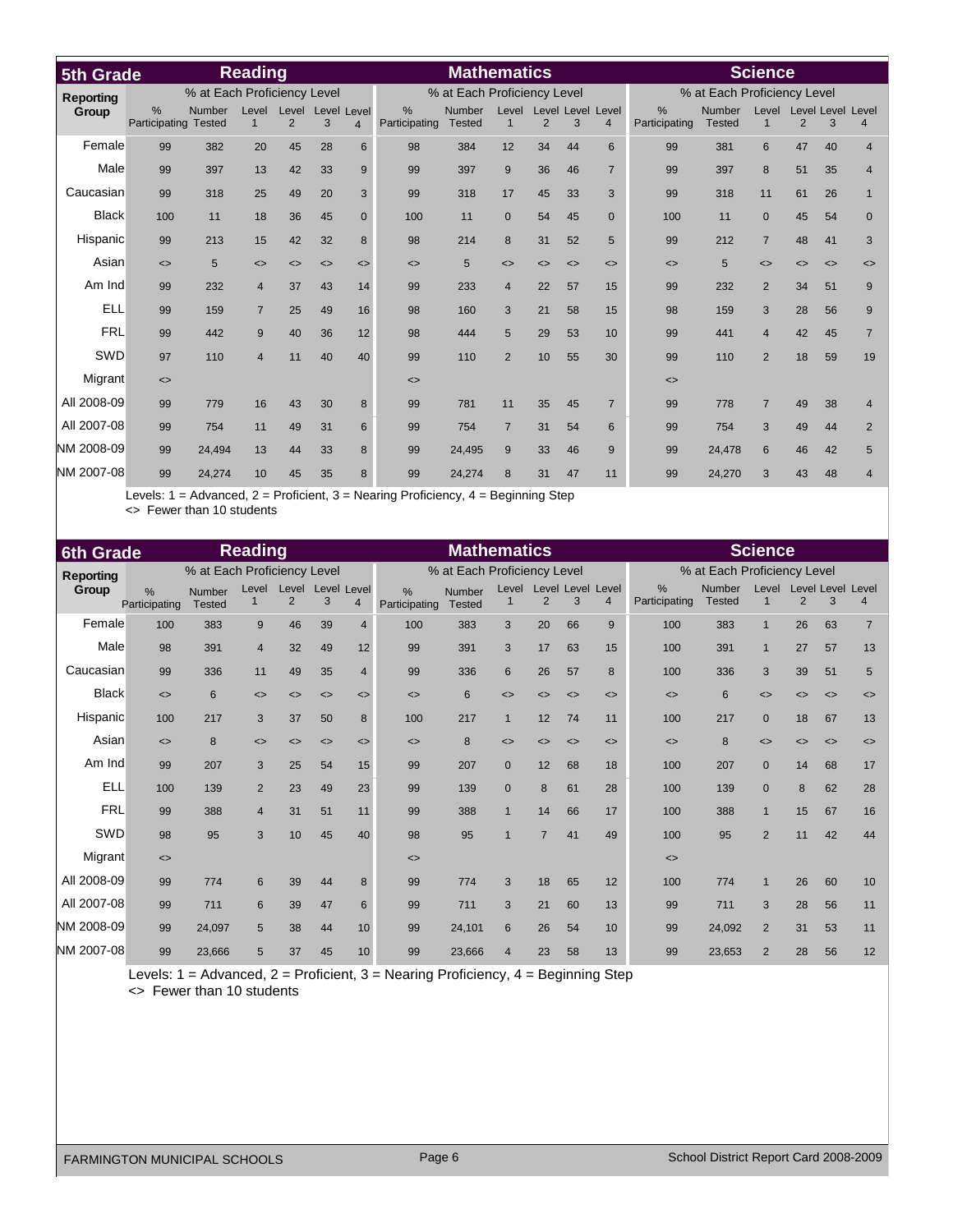|                  | <b>7th Grade</b><br><b>Reading</b> |                             |                       |                         |                   |                              | <b>Mathematics</b>           |                             |                       |                   |                   |                                     |                                | <b>Science</b>                 |                       |                   |                               |                              |
|------------------|------------------------------------|-----------------------------|-----------------------|-------------------------|-------------------|------------------------------|------------------------------|-----------------------------|-----------------------|-------------------|-------------------|-------------------------------------|--------------------------------|--------------------------------|-----------------------|-------------------|-------------------------------|------------------------------|
| <b>Reporting</b> |                                    | % at Each Proficiency Level |                       |                         |                   |                              |                              | % at Each Proficiency Level |                       |                   |                   |                                     |                                | % at Each Proficiency Level    |                       |                   |                               |                              |
| Group            | $\frac{9}{6}$<br>Participating     | Number<br><b>Tested</b>     | Level<br>$\mathbf{1}$ | Level<br>$\overline{2}$ | Level Level<br>3  | $\overline{4}$               | %<br>Participating           | Number<br><b>Tested</b>     | Level<br>$\mathbf{1}$ | 2                 | 3                 | Level Level Level<br>$\overline{4}$ | $\frac{0}{0}$<br>Participating | <b>Number</b><br><b>Tested</b> | Level<br>$\mathbf{1}$ | 2                 | <b>Level Level Level</b><br>3 | $\overline{4}$               |
| Female           | 99                                 | 352                         | 16                    | 46                      | 33                | 3                            | 99                           | 351                         | 8                     | 22                | 56                | 12                                  | 99                             | 351                            | $\overline{4}$        | 37                | 50                            | $6\phantom{1}6$              |
| Male             | 99                                 | 370                         | 6                     | 47                      | 37                | 8                            | 99                           | 371                         | 5                     | 20                | 60                | 13                                  | 99                             | 371                            | $\overline{2}$        | 38                | 48                            | 10                           |
| Caucasian        | 99                                 | 325                         | 16                    | 53                      | 25                | 3                            | 99                           | 325                         | 9                     | 26                | 53                | 10                                  | 99                             | 325                            | 5                     | 48                | 40                            | $\overline{4}$               |
| <b>Black</b>     | $\left\langle \right\rangle$       | 5                           | $\leftrightarrow$     | $\leftrightarrow$       | $\leftrightarrow$ | $\left\langle \right\rangle$ | $\left\langle \right\rangle$ | 5                           | $\leftrightarrow$     | $\leftrightarrow$ | $\leftrightarrow$ | $\left\langle \right\rangle$        | $\left\langle \right\rangle$   | 5                              | $\leftrightarrow$     | $\leftrightarrow$ | $\leftrightarrow$             | $\left\langle \right\rangle$ |
| Hispanic         | 99                                 | 195                         | 6                     | 48                      | 38                | 6                            | 99                           | 195                         | 3                     | 17                | 63                | 14                                  | 100                            | 195                            | $\mathbf 0$           | 34                | 53                            | 11                           |
| Asian            | $\leq$                             |                             |                       |                         |                   |                              | $\left\langle \right\rangle$ |                             |                       |                   |                   |                                     | $\left\langle \right\rangle$   |                                |                       |                   |                               |                              |
| Am Ind           | 99                                 | 197                         | 8                     | 33                      | 48                | 9                            | 100                          | 197                         | 5                     | 16                | 61                | 15                                  | 98                             | 197                            | $\overline{2}$        | 23                | 60                            | 12                           |
| <b>ELL</b>       | 99                                 | 104                         | $\overline{2}$        | 22                      | 60                | 13                           | 100                          | 105                         | $\mathbf{0}$          | $\overline{7}$    | 62                | 28                                  | 100                            | 105                            | $\mathbf{0}$          | 11                | 65                            | 22                           |
| <b>FRL</b>       | 99                                 | 316                         | 5                     | 39                      | 44                | 9                            | 99                           | 316                         | $\mathbf{1}$          | 12                | 65                | 18                                  | 98                             | 316                            | $\mathbf{1}$          | 25                | 59                            | 11                           |
| SWD              | 98                                 | 79                          | 6                     | 11                      | 51                | 29                           | 100                          | 79                          | 5                     | $\overline{1}$    | 45                | 48                                  | 98                             | 79                             | $\overline{1}$        | 16                | 50                            | 30                           |
| Migrant          | $\left\langle \right\rangle$       |                             |                       |                         |                   |                              | $\left\langle \right\rangle$ |                             |                       |                   |                   |                                     | $\left\langle \right\rangle$   |                                |                       |                   |                               |                              |
| All 2008-09      | 99                                 | 722                         | 11                    | 46                      | 35                | 5                            | 99                           | 722                         | 6                     | 21                | 58                | 13                                  | 99                             | 722                            | 3                     | 37                | 49                            | 8                            |
| All 2007-08      | 99                                 | 678                         | 12                    | 46                      | 33                | 6                            | 99                           | 678                         | $\overline{4}$        | 25                | 56                | 13                                  | 99                             | 678                            | 3                     | 37                | 47                            | 10                           |
| NM 2008-09       | 99                                 | 23,696                      | 9                     | 43                      | 37                | 8                            | 99                           | 23,697                      | 8                     | 23                | 52                | 15                                  | 99                             | 23,687                         | $\overline{2}$        | 33                | 50                            | 12                           |
| NM 2007-08       | 99                                 | 23,964                      | $\overline{7}$        | 42                      | 36                | 12                           | 99                           | 23,964                      | 5                     | 23                | 51                | 18                                  | 99                             | 23,954                         | $\overline{1}$        | 31                | 51                            | 14                           |

Levels: 1 = Advanced, 2 = Proficient, 3 = Nearing Proficiency, 4 = Beginning Step <> Fewer than 10 students

| <b>Reading</b><br>8th Grade |                              |                                |                              |                              |                              |                              | <b>Mathematics</b>           |                             |                              |                              |                   |                              |                              | <b>Science</b>              |                              |                              |                               |                              |
|-----------------------------|------------------------------|--------------------------------|------------------------------|------------------------------|------------------------------|------------------------------|------------------------------|-----------------------------|------------------------------|------------------------------|-------------------|------------------------------|------------------------------|-----------------------------|------------------------------|------------------------------|-------------------------------|------------------------------|
| <b>Reporting</b>            |                              | % at Each Proficiency Level    |                              |                              |                              |                              |                              | % at Each Proficiency Level |                              |                              |                   |                              |                              | % at Each Proficiency Level |                              |                              |                               |                              |
| Group                       | %<br>Participating           | <b>Number</b><br><b>Tested</b> | Level<br>$\mathbf{1}$        | Level<br>$\overline{2}$      | Level Level<br>3             | $\overline{4}$               | %<br>Participating           | Number<br><b>Tested</b>     | Level<br>$\mathbf{1}$        | $\overline{2}$               | 3                 | Level Level Level<br>4       | %<br>Participating           | Number<br><b>Tested</b>     | Level<br>$\mathbf{1}$        | 2                            | <b>Level Level Level</b><br>3 | 4                            |
| Female                      | 98                           | 334                            | 14                           | 57                           | 23                           | 3                            | 98                           | 335                         | 3                            | 36                           | 51                | 6                            | 99                           | 334                         | $\overline{0}$               | 26                           | 61                            | 10                           |
| Male                        | 98                           | 367                            | $\overline{7}$               | 56                           | 29                           | $\overline{4}$               | 99                           | 366                         | 6                            | 31                           | 58                | $\overline{4}$               | 99                           | 367                         | $\mathbf 0$                  | 32                           | 58                            | $\overline{7}$               |
| Caucasian                   | 99                           | 304                            | 16                           | 65                           | 16                           |                              | 99                           | 303                         | 6                            | 43                           | 45                | 3                            | 100                          | 304                         | $\mathbf 0$                  | 43                           | 50                            | $\overline{4}$               |
| <b>Black</b>                | $\left\langle \right\rangle$ | $\overline{7}$                 | $\left\langle \right\rangle$ | $\left\langle \right\rangle$ | $\left\langle \right\rangle$ | $\left\langle \right\rangle$ | $\left\langle \right\rangle$ | $\overline{7}$              | $\left\langle \right\rangle$ | $\left\langle \right\rangle$ | $\leftrightarrow$ | $\left\langle \right\rangle$ | $\left\langle \right\rangle$ | $\overline{7}$              | $\left\langle \right\rangle$ | $\left\langle \right\rangle$ | $\left\langle \right\rangle$  | $\left\langle \right\rangle$ |
| Hispanic                    | 98                           | 177                            | $\overline{7}$               | 58                           | 28                           | $\overline{4}$               | 98                           | 178                         | 3                            | 26                           | 61                | $\overline{7}$               | 98                           | 177                         | $\mathbf{0}$                 | 20                           | 67                            | 10                           |
| Asian                       | $\leftrightarrow$            | 8                              | $\left\langle \right\rangle$ | <>                           | $\left\langle \right\rangle$ | $\leftrightarrow$            | $\left\langle \right\rangle$ | 8                           | $\leftrightarrow$            | <>                           | $\leftrightarrow$ | $\leftrightarrow$            | $\leq$                       | 8                           | $\left\langle \right\rangle$ | <>                           | $\left\langle \right\rangle$  | $\left\langle \right\rangle$ |
| Am Ind                      | 97                           | 205                            | 3                            | 44                           | 40                           | 8                            | 98                           | 205                         | $\overline{2}$               | 23                           | 64                | $6\phantom{1}$               | 99                           | 205                         | $\mathbf 0$                  | 16                           | 67                            | 14                           |
| <b>ELL</b>                  | 98                           | 98                             | 3                            | 31                           | 48                           | 15                           | 98                           | 98                          | $\mathbf{0}$                 | 11                           | 73                | 14                           | 98                           | 98                          | $\mathbf 0$                  | 3                            | 66                            | 29                           |
| <b>FRL</b>                  | 98                           | 298                            | 5                            | 48                           | 37                           | 6                            | 98                           | 299                         | $\overline{2}$               | 22                           | 63                | 9                            | 99                           | 298                         | $\mathbf{0}$                 | 15                           | 69                            | 13                           |
| SWD                         | 95                           | 73                             | 5                            | 21                           | 39                           | 28                           | 97                           | 73                          | 5                            | 6                            | 57                | 27                           | 98                           | 73                          | $\overline{2}$               | 5                            | 50                            | 39                           |
| Migrant                     | $\leftrightarrow$            |                                |                              |                              |                              |                              | $\left\langle \right\rangle$ |                             |                              |                              |                   |                              | $\left\langle \right\rangle$ |                             |                              |                              |                               |                              |
| All 2008-09                 | 98                           | 701                            | 10                           | 57                           | 26                           | $\overline{4}$               | 99                           | 701                         | $\overline{4}$               | 33                           | 55                | 5                            | 99                           | 701                         | $\mathbf 0$                  | 29                           | 60                            | 8                            |
| All 2007-08                 | 99                           | 811                            | 6                            | 63                           | 24                           | 5                            | 99                           | 811                         | $\overline{4}$               | 29                           | 54                | 11                           | 99                           | 811                         | $\mathbf{1}$                 | 28                           | 59                            | 9                            |
| NM 2008-09                  | 99                           | 23,969                         | 8                            | 53                           | 28                           | 8                            | 99                           | 23,965                      | $\overline{7}$               | 35                           | 49                | $\overline{7}$               | 99                           | 23,959                      | $\mathbf{0}$                 | 26                           | 57                            | 14                           |
| NM 2007-08                  | 99                           | 24,576                         | 5                            | 58                           | 28                           | 6                            | 99                           | 24,579                      | 6                            | 29                           | 49                | 13                           | 98                           | 24,564                      | $\mathbf{0}$                 | 24                           | 58                            | 14                           |

Levels: 1 = Advanced, 2 = Proficient, 3 = Nearing Proficiency, 4 = Beginning Step <> Fewer than 10 students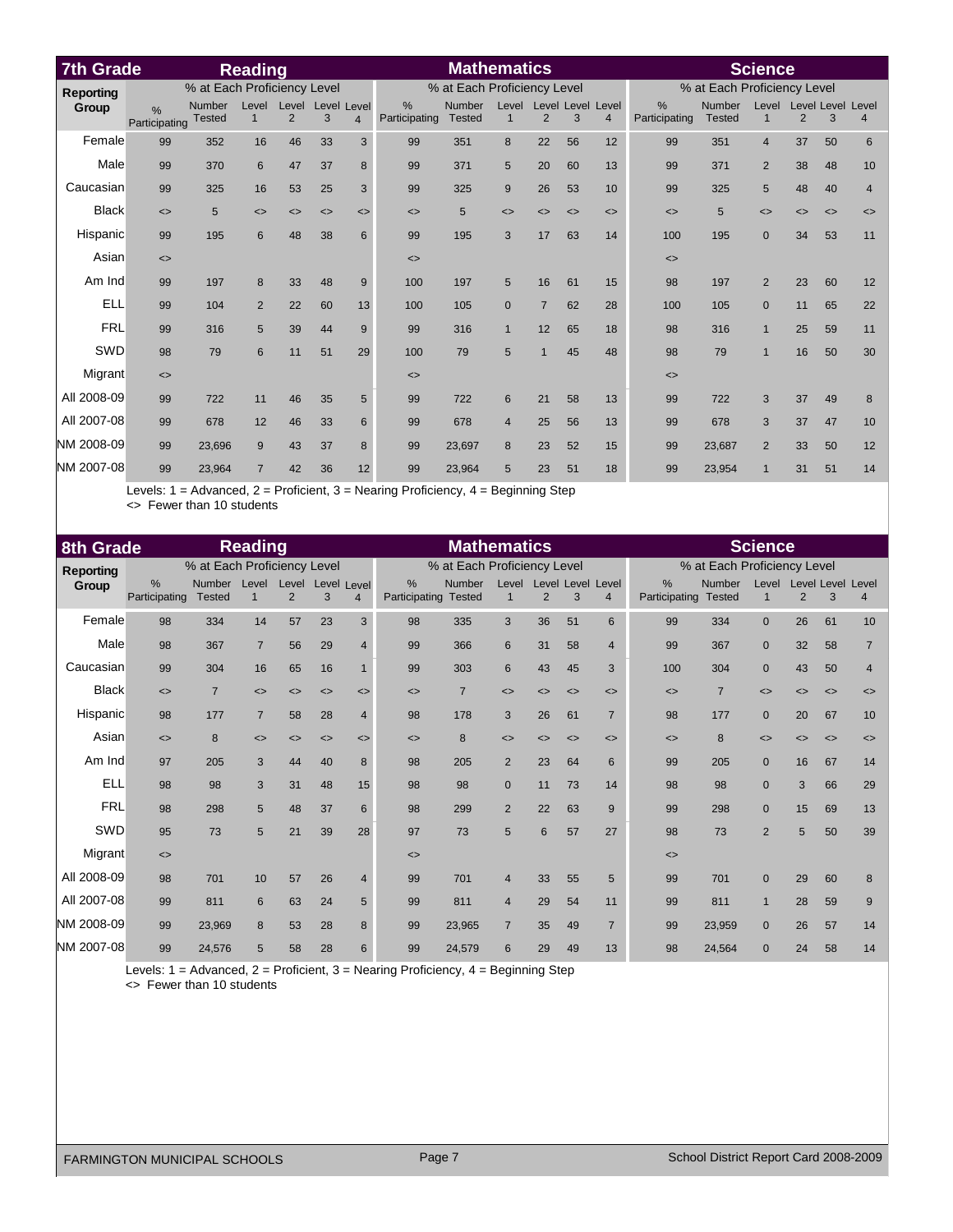| <b>Reading</b><br>11th Grade |                    |                                |                      |                         |                              |                              | <b>Mathematics</b>           |                             |                   |                   |                   |                                     |                              | <b>Science</b>              |                              |                              |                               |                              |
|------------------------------|--------------------|--------------------------------|----------------------|-------------------------|------------------------------|------------------------------|------------------------------|-----------------------------|-------------------|-------------------|-------------------|-------------------------------------|------------------------------|-----------------------------|------------------------------|------------------------------|-------------------------------|------------------------------|
| <b>Reporting</b>             |                    | % at Each Proficiency Level    |                      |                         |                              |                              |                              | % at Each Proficiency Level |                   |                   |                   |                                     |                              | % at Each Proficiency Level |                              |                              |                               |                              |
| Group                        | %<br>Participating | <b>Number</b><br><b>Tested</b> | Level<br>$\mathbf 1$ | Level<br>$\overline{2}$ | Level<br>3                   | Level<br>$\overline{4}$      | %<br>Participating           | Number<br><b>Tested</b>     | Level             | $\overline{2}$    | 3                 | Level Level Level<br>$\overline{4}$ | %<br>Participating           | Number<br><b>Tested</b>     | Level<br>$\mathbf 1$         | $\overline{2}$               | <b>Level Level Level</b><br>3 | 4                            |
| Female                       | 99                 | 271                            | 9                    | 49                      | 35                           | 5                            | 99                           | 271                         | 8                 | 32                | 40                | 18                                  | 99                           | 270                         | $\mathbf{1}$                 | 40                           | 54                            | 3                            |
| Male                         | 98                 | 284                            | 5                    | 48                      | 36                           | $\overline{7}$               | 98                           | 284                         | 15                | 34                | 35                | 14                                  | 98                           | 284                         | 2                            | 47                           | 45                            | 3                            |
| Caucasian                    | 99                 | 275                            | 10                   | 57                      | 26                           | 5                            | 99                           | 275                         | 16                | 38                | 33                | 9                                   | 98                           | 275                         | 3                            | 56                           | 37                            | $\overline{1}$               |
| <b>Black</b>                 | $\leftrightarrow$  | 5                              | $\leftrightarrow$    | <>                      | <>                           | $\left\langle \right\rangle$ | $\left\langle \right\rangle$ | 5                           | $\leftrightarrow$ | $\leftrightarrow$ | $\leftrightarrow$ | $\left\langle \right\rangle$        | $\left\langle \right\rangle$ | 5                           | $\left\langle \right\rangle$ | $\left\langle \right\rangle$ | $\left\langle \right\rangle$  | $\left\langle \right\rangle$ |
| <b>Hispanic</b>              | 100                | 121                            | 2                    | 49                      | 39                           | 8                            | 100                          | 121                         | $\overline{7}$    | 29                | 42                | 19                                  | 100                          | 121                         | $\mathbf{0}$                 | 37                           | 59                            | 3                            |
| Asian                        | $\leftrightarrow$  | 5                              | $\leftrightarrow$    | $\leftrightarrow$       | $\left\langle \right\rangle$ | $\left\langle \right\rangle$ | $\left\langle \right\rangle$ | 5                           | $\leftrightarrow$ | <>                | $\leftrightarrow$ | $\left\langle \right\rangle$        | $\leq$                       | 5                           | $\leftrightarrow$            | $\leftrightarrow$            | $\leftrightarrow$             | $\left\langle \right\rangle$ |
| Am Ind                       | 98                 | 149                            | 6                    | 33                      | 51                           | $\overline{7}$               | 98                           | 149                         | 6                 | 23                | 41                | 26                                  | 98                           | 148                         | $\mathbf{0}$                 | 26                           | 64                            | 6                            |
| <b>ELL</b>                   | 100                | 34                             | $\mathbf{0}$         | 26                      | 64                           | 8                            | 100                          | 34                          | $\Omega$          | 11                | 50                | 38                                  | 100                          | 34                          | $\mathbf{0}$                 | $\overline{2}$               | 94                            | $\overline{2}$               |
| <b>FRL</b>                   | 99                 | 165                            | 6                    | 39                      | 44                           | 9                            | 98                           | 165                         | $\overline{4}$    | 23                | 41                | 28                                  | 97                           | 164                         | $\mathbf{1}$                 | 25                           | 65                            | 5                            |
| SWD                          | 95                 | 64                             | 23                   | 7                       | 35                           | 28                           | 93                           | 64                          | 10                | 9                 | 28                | 45                                  | 92                           | 64                          | $\overline{4}$               | 15                           | 57                            | 14                           |
| Migrant                      | $\leftrightarrow$  |                                |                      |                         |                              |                              | $\left\langle \right\rangle$ |                             |                   |                   |                   |                                     | $\leftrightarrow$            |                             |                              |                              |                               |                              |
| All 2008-09                  | 99                 | 555                            | $\overline{7}$       | 49                      | 36                           | 6                            | 99                           | 555                         | 11                | 33                | 37                | 16                                  | 99                           | 554                         | $\overline{1}$               | 44                           | 49                            | 3                            |
| All 2007-08                  | 97                 | 632                            | 6                    | 49                      | 35                           | $\overline{7}$               | 98                           | 632                         | 9                 | 32                | 42                | 13                                  | 98                           | 629                         | 2                            | 39                           | 51                            | $\overline{4}$               |
| NM 2008-09                   | 98                 | 20,191                         | 5                    | 45                      | 36                           | 10                           | 98                           | 20,181                      | 8                 | 25                | 37                | 26                                  | 97                           | 20,178                      | $\overline{1}$               | 31                           | 56                            | $\overline{7}$               |
| NM 2007-08                   | 97                 | 20,363                         | 6                    | 43                      | 36                           | 11                           | 97                           | 20,365                      | 8                 | 24                | 39                | 24                                  | 96                           | 20,104                      | $\mathbf 1$                  | 32                           | 55                            | 6                            |

Levels: 1 = Advanced, 2 = Proficient, 3 = Nearing Proficiency, 4 = Beginning Step <> Fewer than 10 students

## **Budgeted Expenditures**

Includes state general fund operational monies only for 2008-2009

|                                       | <b>Expenditure</b>                                                     | $\frac{9}{6}$  |  |  |  |  |  |  |  |  |  |
|---------------------------------------|------------------------------------------------------------------------|----------------|--|--|--|--|--|--|--|--|--|
| <b>Direct Instruction</b>             | 46,926,486                                                             | 69             |  |  |  |  |  |  |  |  |  |
| <b>Instructional Support Services</b> | 20,950,543                                                             | 31             |  |  |  |  |  |  |  |  |  |
| <b>Students</b>                       | 8,086,259                                                              | 12             |  |  |  |  |  |  |  |  |  |
| Instruction                           | 1,907,007                                                              | 3              |  |  |  |  |  |  |  |  |  |
| <b>General Administration</b>         | 1,419,102                                                              | 2              |  |  |  |  |  |  |  |  |  |
| <b>School Administration</b>          | 2,643,382                                                              | $\overline{4}$ |  |  |  |  |  |  |  |  |  |
| <b>Central Services</b>               | 897,725                                                                | 1              |  |  |  |  |  |  |  |  |  |
| Operations & Maintenance              | 4,994,854                                                              | $\overline{7}$ |  |  |  |  |  |  |  |  |  |
| <b>Student Transportation</b>         | 0                                                                      | $\Omega$       |  |  |  |  |  |  |  |  |  |
| Other                                 | 1,002,214                                                              | 1              |  |  |  |  |  |  |  |  |  |
| <b>Non-Instructional Support</b>      | 122,790                                                                | $\leq$ 1       |  |  |  |  |  |  |  |  |  |
| <b>Food Services</b>                  | $\Omega$                                                               | $\Omega$       |  |  |  |  |  |  |  |  |  |
| <b>Community Services</b>             | 122,790                                                                | $<$ 1          |  |  |  |  |  |  |  |  |  |
| <b>Capital Outlay</b>                 | 0                                                                      | $\bf{0}$       |  |  |  |  |  |  |  |  |  |
| <b>Total Expenditures</b>             | 67,999,819                                                             |                |  |  |  |  |  |  |  |  |  |
|                                       | Source: Projected expenditures reported to NMPED School Budget Office. |                |  |  |  |  |  |  |  |  |  |

## **School Board Participation**

In order to meet the law, Board members must have accumulated five points during the year by attending specific training.

| <b>Member</b>     | <b>Points</b> |
|-------------------|---------------|
| <b>Bill Young</b> | 17            |
| Mike Isaacson     | 15            |
| Nancy DeLong      | 14            |
| Sandy Schumacher  | 12            |
| Steve Nelson      | 27            |
|                   |               |

Source: 2008-09 New Mexico School Board Association Annual Report.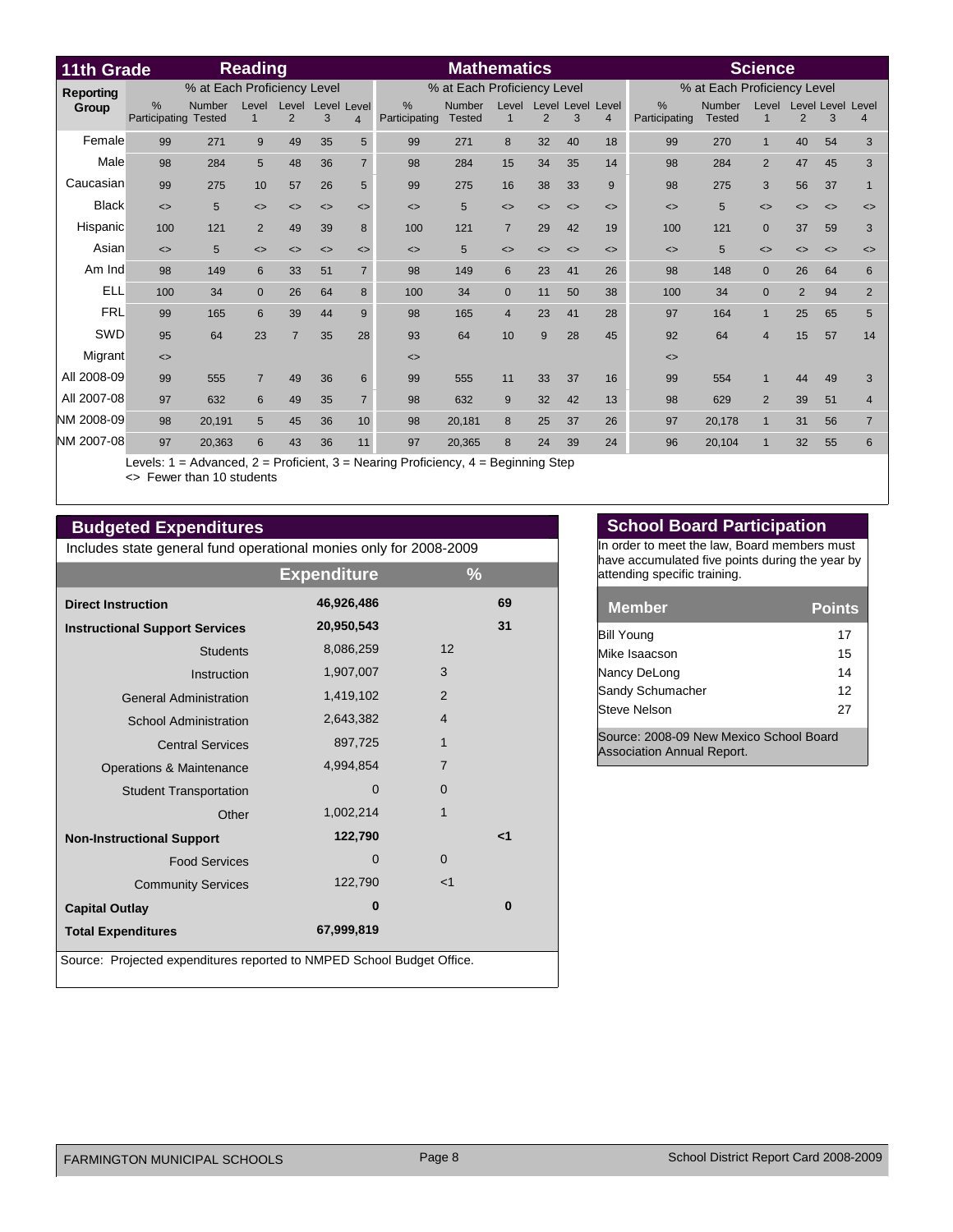| <b>Teacher Quality</b> |  |  |
|------------------------|--|--|

Percent of Teachers Teaching with Emergency or Provisional Credentials: Statewide: 0.00% District: 7.28%

|                                                            |                                 | Statewide                                        | Core Classes Not Taught by Highly Qualified Teacher<br><b>District</b> |                                                                |
|------------------------------------------------------------|---------------------------------|--------------------------------------------------|------------------------------------------------------------------------|----------------------------------------------------------------|
|                                                            | <b>High Poverty Schools</b>     | 1.57%                                            | 0.00%                                                                  |                                                                |
|                                                            | Low Poverty Schools             | 1.41%                                            | 1.31%                                                                  |                                                                |
|                                                            | Number<br>of<br><b>Teachers</b> | <b>Highest Degree</b><br><b>Bachelors</b><br>(%) | <b>Highest Degree</b><br>Master's or Higher<br>(% )                    | Core Classes Not<br>Taught by Highly<br>Qualified Teachers (%) |
| Statewide                                                  | 22020                           | 58.1                                             | 41.3                                                                   | 1.7                                                            |
| <b>Districtwide</b>                                        | 677                             | 73.0                                             | 26.7                                                                   | 1.1                                                            |
| <b>ANIMAS ELEMENTARY</b>                                   | 36                              | 83.3                                             | 16.7                                                                   | 0.0                                                            |
| <b>APACHE ELEMENTARY</b>                                   | 34                              | 67.6                                             | 32.4                                                                   | 0.0                                                            |
| <b>BLUFFVIEW ELEMENTARY</b>                                | 37                              | 67.6                                             | 32.4                                                                   | 0.0                                                            |
| <b>COUNTRY CLUB ELEM</b>                                   | 32                              | 81.2                                             | 18.8                                                                   | 0.0                                                            |
| <b>ESPERANZA ELEMENTARY</b>                                | 41                              | 75.6                                             | 24.4                                                                   | 0.0                                                            |
| <b>FARMINGTON HIGH</b>                                     | 89                              | 66.3                                             | 31.5                                                                   | 1.6                                                            |
| <b>HEIGHTS MIDDLE SCH</b>                                  | 48                              | 77.1                                             | 22.9                                                                   | 0.0                                                            |
| <b>HERMOSA MIDDLE SCH</b>                                  | 37                              | 78.4                                             | 21.6                                                                   | 2.7                                                            |
| LADERA DEL NORTE ELE                                       | 34                              | 73.5                                             | 26.5                                                                   | 0.0                                                            |
| <b>MCCORMICK ELEMENTARY</b>                                | 35                              | 74.3                                             | 25.7                                                                   | 0.0                                                            |
| <b>MCKINLEY ELEMENTARY</b>                                 | 38                              | 84.2                                             | 15.8                                                                   | 0.0                                                            |
| <b>MESA VERDE ELEM</b>                                     | 33                              | 72.7                                             | 27.3                                                                   | 0.0                                                            |
| <b>MESA VIEW MIDDLE SCH</b>                                | 39                              | 74.4                                             | 25.6                                                                   | 3.0                                                            |
| NORTHEAST ELEMENTARY                                       | 32                              | 62.5                                             | 37.5                                                                   | 0.0                                                            |
| <b>PIEDRA VISTA HIGH</b>                                   | 74                              | 70.3                                             | 27.0                                                                   | 0.7                                                            |
| <b>ROCINANTE HIGH</b>                                      | 20                              | 70.0                                             | 30.0                                                                   | 0.0                                                            |
| TIBBETTS MIDDLE SCH                                        | 37                              | 70.3                                             | 29.7                                                                   | 2.4                                                            |
| Teacher totals may differ because of district assignments. |                                 |                                                  |                                                                        | $NDA = No$ data available                                      |

### **Parent Survey on the Quality of Education**

The Quality of Education Survey is provided annually to all parents statewide. These 10 questions are required by state regulation:

Q1. My child is safe at school.

Q2. My child's school building is in good repair and has sufficient space to support quality education.

- Q3. My child's school holds high expectations for academic achievement.
- Q4. School personnel encourage me to participate in my child's education.
- Q5. The school offers adequate access to up-to-date computers and technologies.

Q6. School staff maintains consistent discipline, which is conducive to learning.

- Q7. My child has an adequate choice of school-sponsored extracurricular activities.
- Q8. My child's teacher provides sufficient and appropriate information regarding my child's academic progress.
- Q9. The school staff employs various instructional methods and strategies to meet my child's needs.
- Q10. My child takes responsibility for his or her learning.

|                                     | Number<br><b>Respondents</b> | Question<br># | <b>Strongly</b><br>Agree<br>(%) | Agree<br>$(\%)$ | <b>Disagree</b><br>$(\%)$ | <b>Strongly</b><br><b>Disagree</b><br>(%) | Do Not<br><b>Know</b><br>(%)          | <b>No</b><br><b>Opinion</b><br>(%) |
|-------------------------------------|------------------------------|---------------|---------------------------------|-----------------|---------------------------|-------------------------------------------|---------------------------------------|------------------------------------|
| <b>ANIMAS ELEMENTARY</b>            |                              |               | 14.3                            | 85.7            |                           |                                           |                                       |                                    |
| <b>FARMINGTON MUNICIPAL SCHOOLS</b> |                              | Page 9        |                                 |                 |                           |                                           | School District Report Card 2008-2009 |                                    |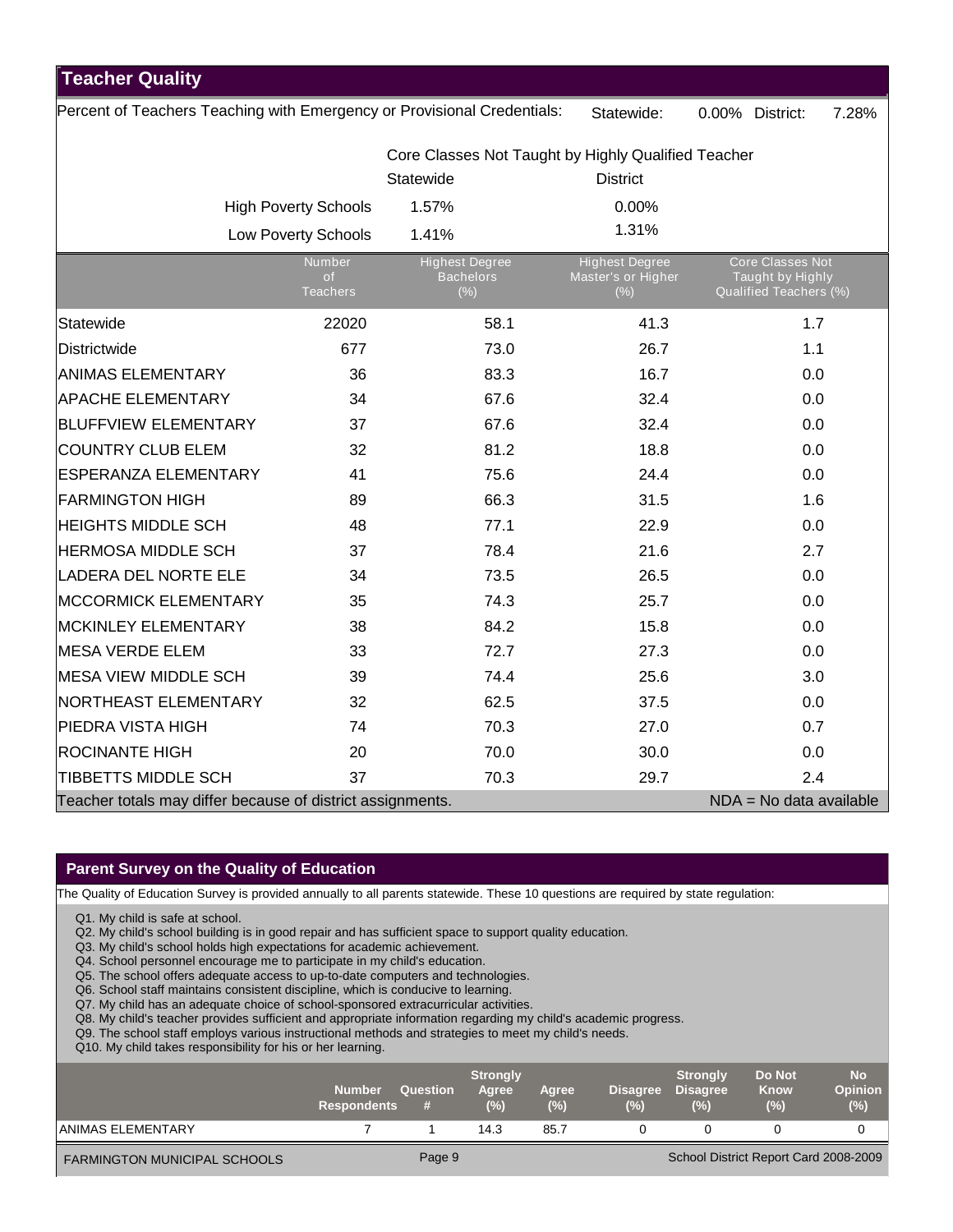|                             | Number<br><b>Respondents</b> | <b>Question</b><br># | <b>Strongly</b><br><b>Agree</b><br>$(\%)$ | Agree<br>$(\%)$ | <b>Disagree</b><br>(%) | <b>Strongly</b><br><b>Disagree</b><br>$(\%)$ | <b>Do Not</b><br><b>Know</b><br>$(\%)$ | <b>No</b><br><b>Opinion</b><br>$(\%)$ |
|-----------------------------|------------------------------|----------------------|-------------------------------------------|-----------------|------------------------|----------------------------------------------|----------------------------------------|---------------------------------------|
| <b>ANIMAS ELEMENTARY</b>    | $\overline{7}$               | 2                    | 14.3                                      | 71.4            | 14.3                   | 0                                            | 0                                      | 0                                     |
| <b>ANIMAS ELEMENTARY</b>    | $\overline{7}$               | 3                    | 28.6                                      | 71.4            | $\Omega$               | $\mathbf 0$                                  | $\Omega$                               | $\mathbf 0$                           |
| <b>ANIMAS ELEMENTARY</b>    | $\overline{7}$               | $\overline{4}$       | 57.1                                      | 42.8            | $\Omega$               | $\mathbf 0$                                  | $\Omega$                               | 0                                     |
| <b>ANIMAS ELEMENTARY</b>    | $\overline{7}$               | 5                    | 14.3                                      | 71.4            | 14.3                   | 0                                            | $\mathbf 0$                            | 0                                     |
| <b>ANIMAS ELEMENTARY</b>    | $\overline{7}$               | 6                    | 28.6                                      | 28.6            | 42.8                   | $\mathbf 0$                                  | $\mathbf 0$                            | 0                                     |
| <b>ANIMAS ELEMENTARY</b>    | $\overline{7}$               | $\overline{7}$       | $\Omega$                                  | 42.8            | $\mathbf 0$            | 42.8                                         | $\mathbf 0$                            | 14.3                                  |
| ANIMAS ELEMENTARY           | $\overline{7}$               | 8                    | 28.6                                      | 71.4            | 0                      | $\mathbf 0$                                  | $\mathbf 0$                            | 0                                     |
| ANIMAS ELEMENTARY           | $\overline{7}$               | 9                    | 71.4                                      | 28.6            | $\Omega$               | $\mathbf 0$                                  | $\Omega$                               | 0                                     |
| <b>ANIMAS ELEMENTARY</b>    | $\overline{7}$               | 10                   | 14.3                                      | 14.3            | 14.3                   | 0                                            | 0                                      | 57.1                                  |
| <b>APACHE ELEMENTARY</b>    | 42                           | $\mathbf{1}$         | 73.8                                      | 26.2            | $\mathbf 0$            | $\mathbf 0$                                  | $\mathbf 0$                            | 0                                     |
| <b>APACHE ELEMENTARY</b>    | 42                           | 2                    | 35.7                                      | 59.5            | 4.8                    | $\mathbf 0$                                  | $\Omega$                               | $\mathbf 0$                           |
| APACHE ELEMENTARY           | 42                           | 3                    | 76.2                                      | 21.4            | 2.4                    | $\mathbf 0$                                  | $\mathbf 0$                            | $\mathbf 0$                           |
| APACHE FI FMENTARY          | 42                           | $\overline{4}$       | 73.8                                      | 21.4            | $\Omega$               | $\mathbf 0$                                  | 2.4                                    | 2.4                                   |
| <b>APACHE ELEMENTARY</b>    | 42                           | 5                    | 54.8                                      | 42.8            | 2.4                    | 0                                            | $\Omega$                               | 0                                     |
| APACHE ELEMENTARY           | 42                           | 6                    | 45.2                                      | 50              | 2.4                    | $\mathbf 0$                                  | 2.4                                    | 0                                     |
| APACHE ELEMENTARY           | 42                           | $\overline{7}$       | 45.2                                      | 26.2            | 7.1                    | 9.5                                          | 9.5                                    | 2.4                                   |
| <b>APACHE ELEMENTARY</b>    | 42                           | 8                    | 71.4                                      | 28.6            | $\mathbf 0$            | $\mathbf 0$                                  | $\Omega$                               | 0                                     |
| APACHE ELEMENTARY           | 42                           | 9                    | 64.3                                      | 31              | $\mathbf 0$            | $\mathbf 0$                                  | 4.8                                    | $\mathbf 0$                           |
| <b>APACHE ELEMENTARY</b>    | 42                           | 10                   | 52.4                                      | 45.2            | 0                      | $\mathbf 0$                                  | $\mathbf 0$                            | 2.4                                   |
| <b>BLUFFVIEW ELEMENTARY</b> | $\mathbf{1}$                 | $\mathbf{1}$         | 100                                       | $\mathbf 0$     | $\mathbf 0$            | $\mathbf 0$                                  | $\mathbf 0$                            | 0                                     |
| <b>BLUFFVIEW ELEMENTARY</b> | $\mathbf{1}$                 | 2                    | 100                                       | $\mathbf 0$     | 0                      | $\mathbf 0$                                  | $\mathbf 0$                            | 0                                     |
| <b>BLUFFVIEW ELEMENTARY</b> | $\mathbf{1}$                 | 3                    | 100                                       | $\mathbf 0$     | $\mathbf 0$            | $\mathbf 0$                                  | $\mathbf 0$                            | 0                                     |
| <b>BLUFFVIEW ELEMENTARY</b> | $\mathbf{1}$                 | $\overline{4}$       | 100                                       | $\mathbf 0$     | $\mathbf 0$            | $\mathbf 0$                                  | $\mathbf 0$                            | 0                                     |
| <b>BLUFFVIEW ELEMENTARY</b> | $\mathbf{1}$                 | 5                    | 100                                       | $\mathbf 0$     | 0                      | $\mathbf 0$                                  | $\mathbf 0$                            | 0                                     |
| <b>BLUFFVIEW ELEMENTARY</b> | $\mathbf{1}$                 | 6                    | 100                                       | $\Omega$        | $\mathbf 0$            | $\mathbf 0$                                  | $\mathbf 0$                            | 0                                     |
| <b>BLUFFVIEW ELEMENTARY</b> | $\mathbf{1}$                 | $\overline{7}$       | 100                                       | $\mathbf 0$     | 0                      | $\mathbf 0$                                  | $\mathbf 0$                            | 0                                     |
| <b>BLUFFVIEW ELEMENTARY</b> | $\mathbf{1}$                 | 8                    | 100                                       | $\mathbf 0$     | $\mathbf 0$            | $\mathbf 0$                                  | $\mathbf 0$                            | 0                                     |
| <b>BLUFFVIEW ELEMENTARY</b> | $\mathbf{1}$                 | 9                    | 100                                       | $\mathbf 0$     | $\mathbf 0$            | $\mathbf 0$                                  | $\mathbf 0$                            | 0                                     |
| <b>BLUFFVIEW ELEMENTARY</b> | $\mathbf{1}$                 | 10                   | 100                                       | $\mathbf 0$     | $\mathbf 0$            | $\mathbf 0$                                  | $\mathbf 0$                            | 0                                     |
| COUNTRY CLUB ELEM           | 24                           | 1                    | 70.8                                      | 29.2            | 0                      | 0                                            | 0                                      | 0                                     |
| <b>COUNTRY CLUB ELEM</b>    | 24                           | $\overline{2}$       | 41.7                                      | 50              | 8.3                    | $\mathbf 0$                                  | $\Omega$                               | 0                                     |
| <b>COUNTRY CLUB ELEM</b>    | 24                           | 3                    | 79.2                                      | 16.7            | 0                      | 0                                            | 4.2                                    | 0                                     |
| <b>COUNTRY CLUB ELEM</b>    | 24                           | $\overline{4}$       | 66.7                                      | 29.2            | 0                      | 4.2                                          | 0                                      | 0                                     |
| <b>COUNTRY CLUB ELEM</b>    | 24                           | 5                    | 41.7                                      | 37.5            | 8.3                    | 4.2                                          | 8.3                                    | 0                                     |
| <b>COUNTRY CLUB ELEM</b>    | 24                           | 6                    | 58.3                                      | 33.3            | 4.2                    | 4.2                                          | 0                                      | 0                                     |
| <b>COUNTRY CLUB ELEM</b>    | 24                           | $\overline{7}$       | 29.2                                      | 33.3            | 16.7                   | 4.2                                          | 4.2                                    | 12.5                                  |
| <b>COUNTRY CLUB ELEM</b>    | 24                           | 8                    | 75                                        | 16.7            | $\mathbf 0$            | 4.2                                          | 4.2                                    | 0                                     |
| <b>COUNTRY CLUB ELEM</b>    | 24                           | 9                    | 66.7                                      | 29.2            | 0                      | 4.2                                          | 0                                      | 0                                     |
| <b>COUNTRY CLUB ELEM</b>    | 24                           | 10                   | 41.7                                      | 54.2            | 0                      | $\mathbf 0$                                  | $\mathbf 0$                            | 4.2                                   |
| Districtwide                | 114                          | $\mathbf{1}$         | 57                                        | 42.1            | 0                      | $\mathbf 0$                                  | 0.9                                    | 0                                     |
| Districtwide                | 114                          | $\overline{2}$       | 26.3                                      | 58.8            | 14                     | 0.9                                          | 0                                      | 0                                     |
| Districtwide                | 114                          | 3                    | 63.2                                      | 29.8            | 3.5                    | 2.6                                          | 0.9                                    | 0                                     |
| Districtwide                | 114                          | $\overline{4}$       | 59.6                                      | 32.5            | 2.6                    | 3.5                                          | 0.9                                    | 0.9                                   |
| Districtwide                | 114                          | 5                    | 43.8                                      | 49.1            | 4.4                    | 0.9                                          | 1.8                                    | 0                                     |
| Districtwide                | 114                          | 6                    | 40.3                                      | 48.2            | 8.8                    | 1.8                                          | 0.9                                    | 0                                     |
| Districtwide                | 114                          | $\overline{7}$       | 29.8                                      | 41.2            | 9.6                    | 7.9                                          | 5.3                                    | 6.1                                   |

FARMINGTON MUNICIPAL SCHOOLS Page 10 Page 10 School District Report Card 2008-2009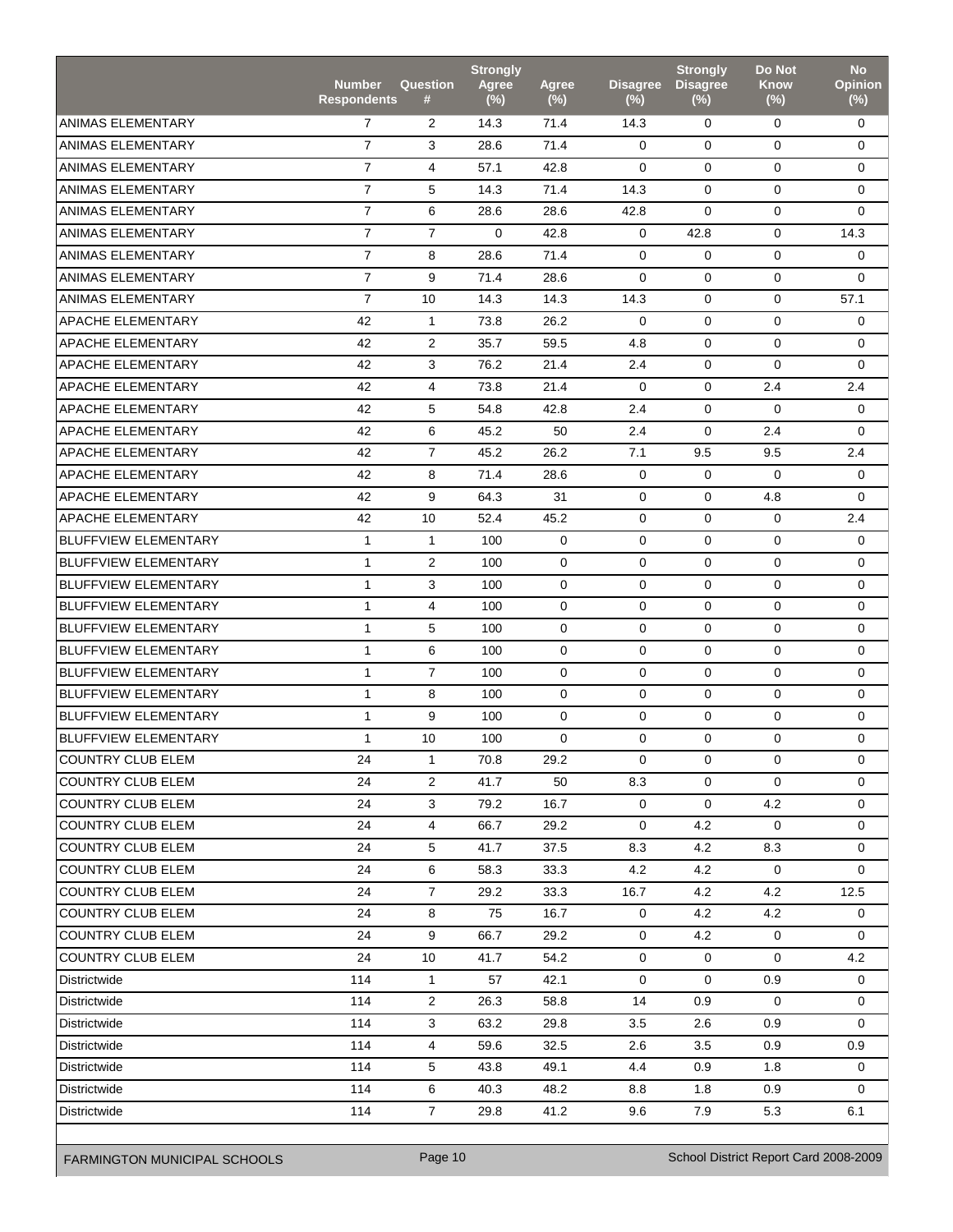| <b>Districtwide</b><br>114<br>8<br>59.6<br>34.2<br>3.5<br>0.9<br>0<br>1.8<br><b>Districtwide</b><br>114<br>9<br>56.1<br>35.1<br>2.6<br>3.5<br>2.6<br>$\mathbf 0$<br><b>Districtwide</b><br>114<br>37.7<br>45.6<br>7.9<br>10<br>3.5<br>0<br>5.3<br><b>ESPERANZA ELEMENTARY</b><br>0<br>$\mathbf{1}$<br>$\mathbf{1}$<br>0<br>100<br>0<br>0<br>0<br><b>ESPERANZA ELEMENTARY</b><br>$\mathbf{1}$<br>2<br>$\mathbf 0$<br>$\mathbf{0}$<br>100<br>$\mathbf 0$<br>$\mathbf 0$<br>0<br><b>ESPERANZA ELEMENTARY</b><br>$\mathbf{1}$<br>3<br>$\mathbf 0$<br>100<br>0<br>$\mathbf 0$<br>$\mathbf 0$<br>$\mathbf 0$<br><b>ESPERANZA ELEMENTARY</b><br>$\mathbf{1}$<br>$\overline{4}$<br>$\mathbf 0$<br>$\mathbf 0$<br>100<br>0<br>0<br>0<br><b>ESPERANZA ELEMENTARY</b><br>$\mathbf{1}$<br>5<br>$\mathbf 0$<br>100<br>$\mathbf 0$<br>$\mathbf 0$<br>0<br>0<br>6<br>ESPERANZA ELEMENTARY<br>$\mathbf{1}$<br>0<br>$\mathbf 0$<br>100<br>0<br>0<br>0<br>$\overline{7}$<br><b>ESPERANZA ELEMENTARY</b><br>$\mathbf{1}$<br>$\mathbf 0$<br>$\mathbf 0$<br>100<br>0<br>0<br>0<br><b>ESPERANZA ELEMENTARY</b><br>8<br>100<br>$\mathbf 0$<br>$\Omega$<br>$\mathbf{1}$<br>$\mathbf 0$<br>$\mathbf 0$<br>$\mathbf 0$<br>9<br>$\mathbf 0$<br>0<br>$\mathbf{0}$<br><b>ESPERANZA ELEMENTARY</b><br>$\mathbf{1}$<br>100<br>$\mathbf 0$<br>$\mathbf 0$<br>ESPERANZA ELEMENTARY<br>$\mathbf{1}$<br>10<br>100<br>$\mathbf 0$<br>$\Omega$<br>0<br>0<br>0<br><b>FARMINGTON HIGH</b><br>$\overline{4}$<br>$\mathbf{1}$<br>$\mathbf 0$<br>100<br>$\mathbf 0$<br>$\mathbf 0$<br>0<br>0<br>$\overline{\mathbf{4}}$<br><b>FARMINGTON HIGH</b><br>2<br>0<br>100<br>0<br>0<br>0<br>$\mathbf 0$<br><b>FARMINGTON HIGH</b><br>3<br>4<br>$\mathbf 0$<br>100<br>0<br>0<br>$\mathbf 0$<br>$\mathbf 0$<br>$\overline{4}$<br>$\Omega$<br><b>FARMINGTON HIGH</b><br>4<br>50<br>50<br>$\mathbf 0$<br>$\Omega$<br>0<br>5<br><b>FARMINGTON HIGH</b><br>4<br>25<br>75<br>0<br>$\mathbf 0$<br>0<br>0<br><b>FARMINGTON HIGH</b><br>$\overline{4}$<br>6<br>25<br>75<br>0<br>$\mathbf{0}$<br>$\mathbf 0$<br>$\mathbf 0$<br>$\overline{7}$<br><b>FARMINGTON HIGH</b><br>$\overline{4}$<br>50<br>50<br>$\mathbf 0$<br>0<br>0<br>0<br>$\overline{4}$<br><b>FARMINGTON HIGH</b><br>8<br>50<br>25<br>25<br>0<br>$\mathbf 0$<br>$\mathbf 0$<br><b>FARMINGTON HIGH</b><br>9<br>$\mathbf{0}$<br>4<br>25<br>50<br>25<br>$\mathbf 0$<br>0<br>10<br>75<br><b>FARMINGTON HIGH</b><br>$\overline{4}$<br>25<br>0<br>$\mathbf 0$<br>$\Omega$<br>$\mathbf 0$<br><b>HEIGHTS MIDDLE SCH</b><br>13<br>7.7<br>$\mathbf{1}$<br>23.1<br>69.2<br>$\Omega$<br>0<br>0<br><b>HEIGHTS MIDDLE SCH</b><br>13<br>2<br>$\mathbf 0$<br>69.2<br>30.8<br>$\mathbf 0$<br>$\mathbf 0$<br>0<br>3<br>7.7<br><b>HEIGHTS MIDDLE SCH</b><br>13<br>53.8<br>7.7<br>0<br>30.8<br>0<br><b>HEIGHTS MIDDLE SCH</b><br>13<br>$\overline{4}$<br>$\mathbf 0$<br>30.8<br>61.5<br>7.7<br>0<br>0<br><b>HEIGHTS MIDDLE SCH</b><br>5<br>13<br>69.2<br>30.8<br>$\mathbf 0$<br>$\mathbf 0$<br>$\mathbf 0$<br>$\mathbf 0$<br><b>HEIGHTS MIDDLE SCH</b><br>13<br>6<br>7.7<br>76.9<br>15.4<br>$\mathbf 0$<br>$\mathbf 0$<br>$\mathbf 0$<br><b>HEIGHTS MIDDLE SCH</b><br>13<br>$\overline{7}$<br>23.1<br>61.5<br>7.7<br>0<br>7.7<br>0<br><b>HEIGHTS MIDDLE SCH</b><br>13<br>8<br>15.4<br>84.6<br>$\Omega$<br>$\Omega$<br>$\Omega$<br>0<br><b>HEIGHTS MIDDLE SCH</b><br>9<br>7.7<br>13<br>15.4<br>69.2<br>7.7<br>0<br>0<br><b>HEIGHTS MIDDLE SCH</b><br>13<br>10 <sup>1</sup><br>7.7<br>23.1<br>15.4<br>53.8<br>$\mathbf 0$<br>0<br>2<br><b>HERMOSA MIDDLE SCH</b><br>$\mathbf 0$<br>$\mathbf{1}$<br>$\Omega$<br>100<br>0<br>$\Omega$<br>0<br>$\overline{2}$<br>2<br><b>HERMOSA MIDDLE SCH</b><br>0<br>100<br>0<br>0<br>0<br>0<br>$\overline{2}$<br>3<br><b>HERMOSA MIDDLE SCH</b><br>$\mathbf 0$<br>$\mathbf 0$<br>$\mathbf 0$<br>$\mathbf 0$<br>100<br>0<br><b>HERMOSA MIDDLE SCH</b><br>$\overline{2}$<br>$\overline{4}$<br>$\Omega$<br>100<br>$\mathbf 0$<br>0<br>0<br>0<br>$\overline{2}$<br>5<br>100<br>$\mathbf 0$<br><b>HERMOSA MIDDLE SCH</b><br>$\mathbf 0$<br>0<br>0<br>0<br>2<br><b>HERMOSA MIDDLE SCH</b><br>6<br>$\overline{0}$<br>100<br>$\mathbf 0$<br>0<br>0<br>0<br>$\overline{2}$<br><b>HERMOSA MIDDLE SCH</b><br>$\overline{7}$<br>$\overline{0}$<br>$\mathbf 0$<br>$\mathbf{0}$<br>100<br>0<br>0<br>$\overline{2}$<br><b>HERMOSA MIDDLE SCH</b><br>8<br>0<br>0<br>0<br>0<br>100<br>0<br><b>HERMOSA MIDDLE SCH</b><br>$\overline{2}$<br>9<br>$\mathbf 0$<br>$\mathbf 0$<br>$\mathbf 0$<br>0<br>100<br>0<br><b>HERMOSA MIDDLE SCH</b><br>$\overline{2}$<br>10<br>$\mathbf 0$<br>$\mathbf 0$<br>$\mathbf 0$<br>$\mathbf{0}$<br>100<br>0<br>$\star\star\star$<br>LADERA DEL NORTE ELE<br>$\mathbf{1}$ |                             | <b>Number</b><br><b>Respondents</b> | <b>Question</b><br># | <b>Strongly</b><br><b>Agree</b><br>$(\%)$ | Agree<br>$(\%)$ | <b>Disagree</b><br>$(\%)$ | <b>Strongly</b><br><b>Disagree</b><br>$(\%)$ | <b>Do Not</b><br><b>Know</b><br>(%) | <b>No</b><br><b>Opinion</b><br>$(\%)$ |
|--------------------------------------------------------------------------------------------------------------------------------------------------------------------------------------------------------------------------------------------------------------------------------------------------------------------------------------------------------------------------------------------------------------------------------------------------------------------------------------------------------------------------------------------------------------------------------------------------------------------------------------------------------------------------------------------------------------------------------------------------------------------------------------------------------------------------------------------------------------------------------------------------------------------------------------------------------------------------------------------------------------------------------------------------------------------------------------------------------------------------------------------------------------------------------------------------------------------------------------------------------------------------------------------------------------------------------------------------------------------------------------------------------------------------------------------------------------------------------------------------------------------------------------------------------------------------------------------------------------------------------------------------------------------------------------------------------------------------------------------------------------------------------------------------------------------------------------------------------------------------------------------------------------------------------------------------------------------------------------------------------------------------------------------------------------------------------------------------------------------------------------------------------------------------------------------------------------------------------------------------------------------------------------------------------------------------------------------------------------------------------------------------------------------------------------------------------------------------------------------------------------------------------------------------------------------------------------------------------------------------------------------------------------------------------------------------------------------------------------------------------------------------------------------------------------------------------------------------------------------------------------------------------------------------------------------------------------------------------------------------------------------------------------------------------------------------------------------------------------------------------------------------------------------------------------------------------------------------------------------------------------------------------------------------------------------------------------------------------------------------------------------------------------------------------------------------------------------------------------------------------------------------------------------------------------------------------------------------------------------------------------------------------------------------------------------------------------------------------------------------------------------------------------------------------------------------------------------------------------------------------------------------------------------------------------------------------------------------------------------------------------------------------------------------------------------------------------------------------------------------------------------------------------------------------------------------------------------------------------------------------------------------------------------------------------------------------------------------------------------------------------------------------------------------------------------------------------------------------------------------------------------------------------------------------------------------------------------------------------------------------------------------------------------------------------------------|-----------------------------|-------------------------------------|----------------------|-------------------------------------------|-----------------|---------------------------|----------------------------------------------|-------------------------------------|---------------------------------------|
|                                                                                                                                                                                                                                                                                                                                                                                                                                                                                                                                                                                                                                                                                                                                                                                                                                                                                                                                                                                                                                                                                                                                                                                                                                                                                                                                                                                                                                                                                                                                                                                                                                                                                                                                                                                                                                                                                                                                                                                                                                                                                                                                                                                                                                                                                                                                                                                                                                                                                                                                                                                                                                                                                                                                                                                                                                                                                                                                                                                                                                                                                                                                                                                                                                                                                                                                                                                                                                                                                                                                                                                                                                                                                                                                                                                                                                                                                                                                                                                                                                                                                                                                                                                                                                                                                                                                                                                                                                                                                                                                                                                                                                                                                                  |                             |                                     |                      |                                           |                 |                           |                                              |                                     |                                       |
|                                                                                                                                                                                                                                                                                                                                                                                                                                                                                                                                                                                                                                                                                                                                                                                                                                                                                                                                                                                                                                                                                                                                                                                                                                                                                                                                                                                                                                                                                                                                                                                                                                                                                                                                                                                                                                                                                                                                                                                                                                                                                                                                                                                                                                                                                                                                                                                                                                                                                                                                                                                                                                                                                                                                                                                                                                                                                                                                                                                                                                                                                                                                                                                                                                                                                                                                                                                                                                                                                                                                                                                                                                                                                                                                                                                                                                                                                                                                                                                                                                                                                                                                                                                                                                                                                                                                                                                                                                                                                                                                                                                                                                                                                                  |                             |                                     |                      |                                           |                 |                           |                                              |                                     |                                       |
|                                                                                                                                                                                                                                                                                                                                                                                                                                                                                                                                                                                                                                                                                                                                                                                                                                                                                                                                                                                                                                                                                                                                                                                                                                                                                                                                                                                                                                                                                                                                                                                                                                                                                                                                                                                                                                                                                                                                                                                                                                                                                                                                                                                                                                                                                                                                                                                                                                                                                                                                                                                                                                                                                                                                                                                                                                                                                                                                                                                                                                                                                                                                                                                                                                                                                                                                                                                                                                                                                                                                                                                                                                                                                                                                                                                                                                                                                                                                                                                                                                                                                                                                                                                                                                                                                                                                                                                                                                                                                                                                                                                                                                                                                                  |                             |                                     |                      |                                           |                 |                           |                                              |                                     |                                       |
|                                                                                                                                                                                                                                                                                                                                                                                                                                                                                                                                                                                                                                                                                                                                                                                                                                                                                                                                                                                                                                                                                                                                                                                                                                                                                                                                                                                                                                                                                                                                                                                                                                                                                                                                                                                                                                                                                                                                                                                                                                                                                                                                                                                                                                                                                                                                                                                                                                                                                                                                                                                                                                                                                                                                                                                                                                                                                                                                                                                                                                                                                                                                                                                                                                                                                                                                                                                                                                                                                                                                                                                                                                                                                                                                                                                                                                                                                                                                                                                                                                                                                                                                                                                                                                                                                                                                                                                                                                                                                                                                                                                                                                                                                                  |                             |                                     |                      |                                           |                 |                           |                                              |                                     |                                       |
|                                                                                                                                                                                                                                                                                                                                                                                                                                                                                                                                                                                                                                                                                                                                                                                                                                                                                                                                                                                                                                                                                                                                                                                                                                                                                                                                                                                                                                                                                                                                                                                                                                                                                                                                                                                                                                                                                                                                                                                                                                                                                                                                                                                                                                                                                                                                                                                                                                                                                                                                                                                                                                                                                                                                                                                                                                                                                                                                                                                                                                                                                                                                                                                                                                                                                                                                                                                                                                                                                                                                                                                                                                                                                                                                                                                                                                                                                                                                                                                                                                                                                                                                                                                                                                                                                                                                                                                                                                                                                                                                                                                                                                                                                                  |                             |                                     |                      |                                           |                 |                           |                                              |                                     |                                       |
|                                                                                                                                                                                                                                                                                                                                                                                                                                                                                                                                                                                                                                                                                                                                                                                                                                                                                                                                                                                                                                                                                                                                                                                                                                                                                                                                                                                                                                                                                                                                                                                                                                                                                                                                                                                                                                                                                                                                                                                                                                                                                                                                                                                                                                                                                                                                                                                                                                                                                                                                                                                                                                                                                                                                                                                                                                                                                                                                                                                                                                                                                                                                                                                                                                                                                                                                                                                                                                                                                                                                                                                                                                                                                                                                                                                                                                                                                                                                                                                                                                                                                                                                                                                                                                                                                                                                                                                                                                                                                                                                                                                                                                                                                                  |                             |                                     |                      |                                           |                 |                           |                                              |                                     |                                       |
|                                                                                                                                                                                                                                                                                                                                                                                                                                                                                                                                                                                                                                                                                                                                                                                                                                                                                                                                                                                                                                                                                                                                                                                                                                                                                                                                                                                                                                                                                                                                                                                                                                                                                                                                                                                                                                                                                                                                                                                                                                                                                                                                                                                                                                                                                                                                                                                                                                                                                                                                                                                                                                                                                                                                                                                                                                                                                                                                                                                                                                                                                                                                                                                                                                                                                                                                                                                                                                                                                                                                                                                                                                                                                                                                                                                                                                                                                                                                                                                                                                                                                                                                                                                                                                                                                                                                                                                                                                                                                                                                                                                                                                                                                                  |                             |                                     |                      |                                           |                 |                           |                                              |                                     |                                       |
|                                                                                                                                                                                                                                                                                                                                                                                                                                                                                                                                                                                                                                                                                                                                                                                                                                                                                                                                                                                                                                                                                                                                                                                                                                                                                                                                                                                                                                                                                                                                                                                                                                                                                                                                                                                                                                                                                                                                                                                                                                                                                                                                                                                                                                                                                                                                                                                                                                                                                                                                                                                                                                                                                                                                                                                                                                                                                                                                                                                                                                                                                                                                                                                                                                                                                                                                                                                                                                                                                                                                                                                                                                                                                                                                                                                                                                                                                                                                                                                                                                                                                                                                                                                                                                                                                                                                                                                                                                                                                                                                                                                                                                                                                                  |                             |                                     |                      |                                           |                 |                           |                                              |                                     |                                       |
|                                                                                                                                                                                                                                                                                                                                                                                                                                                                                                                                                                                                                                                                                                                                                                                                                                                                                                                                                                                                                                                                                                                                                                                                                                                                                                                                                                                                                                                                                                                                                                                                                                                                                                                                                                                                                                                                                                                                                                                                                                                                                                                                                                                                                                                                                                                                                                                                                                                                                                                                                                                                                                                                                                                                                                                                                                                                                                                                                                                                                                                                                                                                                                                                                                                                                                                                                                                                                                                                                                                                                                                                                                                                                                                                                                                                                                                                                                                                                                                                                                                                                                                                                                                                                                                                                                                                                                                                                                                                                                                                                                                                                                                                                                  |                             |                                     |                      |                                           |                 |                           |                                              |                                     |                                       |
|                                                                                                                                                                                                                                                                                                                                                                                                                                                                                                                                                                                                                                                                                                                                                                                                                                                                                                                                                                                                                                                                                                                                                                                                                                                                                                                                                                                                                                                                                                                                                                                                                                                                                                                                                                                                                                                                                                                                                                                                                                                                                                                                                                                                                                                                                                                                                                                                                                                                                                                                                                                                                                                                                                                                                                                                                                                                                                                                                                                                                                                                                                                                                                                                                                                                                                                                                                                                                                                                                                                                                                                                                                                                                                                                                                                                                                                                                                                                                                                                                                                                                                                                                                                                                                                                                                                                                                                                                                                                                                                                                                                                                                                                                                  |                             |                                     |                      |                                           |                 |                           |                                              |                                     |                                       |
|                                                                                                                                                                                                                                                                                                                                                                                                                                                                                                                                                                                                                                                                                                                                                                                                                                                                                                                                                                                                                                                                                                                                                                                                                                                                                                                                                                                                                                                                                                                                                                                                                                                                                                                                                                                                                                                                                                                                                                                                                                                                                                                                                                                                                                                                                                                                                                                                                                                                                                                                                                                                                                                                                                                                                                                                                                                                                                                                                                                                                                                                                                                                                                                                                                                                                                                                                                                                                                                                                                                                                                                                                                                                                                                                                                                                                                                                                                                                                                                                                                                                                                                                                                                                                                                                                                                                                                                                                                                                                                                                                                                                                                                                                                  |                             |                                     |                      |                                           |                 |                           |                                              |                                     |                                       |
|                                                                                                                                                                                                                                                                                                                                                                                                                                                                                                                                                                                                                                                                                                                                                                                                                                                                                                                                                                                                                                                                                                                                                                                                                                                                                                                                                                                                                                                                                                                                                                                                                                                                                                                                                                                                                                                                                                                                                                                                                                                                                                                                                                                                                                                                                                                                                                                                                                                                                                                                                                                                                                                                                                                                                                                                                                                                                                                                                                                                                                                                                                                                                                                                                                                                                                                                                                                                                                                                                                                                                                                                                                                                                                                                                                                                                                                                                                                                                                                                                                                                                                                                                                                                                                                                                                                                                                                                                                                                                                                                                                                                                                                                                                  |                             |                                     |                      |                                           |                 |                           |                                              |                                     |                                       |
|                                                                                                                                                                                                                                                                                                                                                                                                                                                                                                                                                                                                                                                                                                                                                                                                                                                                                                                                                                                                                                                                                                                                                                                                                                                                                                                                                                                                                                                                                                                                                                                                                                                                                                                                                                                                                                                                                                                                                                                                                                                                                                                                                                                                                                                                                                                                                                                                                                                                                                                                                                                                                                                                                                                                                                                                                                                                                                                                                                                                                                                                                                                                                                                                                                                                                                                                                                                                                                                                                                                                                                                                                                                                                                                                                                                                                                                                                                                                                                                                                                                                                                                                                                                                                                                                                                                                                                                                                                                                                                                                                                                                                                                                                                  |                             |                                     |                      |                                           |                 |                           |                                              |                                     |                                       |
|                                                                                                                                                                                                                                                                                                                                                                                                                                                                                                                                                                                                                                                                                                                                                                                                                                                                                                                                                                                                                                                                                                                                                                                                                                                                                                                                                                                                                                                                                                                                                                                                                                                                                                                                                                                                                                                                                                                                                                                                                                                                                                                                                                                                                                                                                                                                                                                                                                                                                                                                                                                                                                                                                                                                                                                                                                                                                                                                                                                                                                                                                                                                                                                                                                                                                                                                                                                                                                                                                                                                                                                                                                                                                                                                                                                                                                                                                                                                                                                                                                                                                                                                                                                                                                                                                                                                                                                                                                                                                                                                                                                                                                                                                                  |                             |                                     |                      |                                           |                 |                           |                                              |                                     |                                       |
|                                                                                                                                                                                                                                                                                                                                                                                                                                                                                                                                                                                                                                                                                                                                                                                                                                                                                                                                                                                                                                                                                                                                                                                                                                                                                                                                                                                                                                                                                                                                                                                                                                                                                                                                                                                                                                                                                                                                                                                                                                                                                                                                                                                                                                                                                                                                                                                                                                                                                                                                                                                                                                                                                                                                                                                                                                                                                                                                                                                                                                                                                                                                                                                                                                                                                                                                                                                                                                                                                                                                                                                                                                                                                                                                                                                                                                                                                                                                                                                                                                                                                                                                                                                                                                                                                                                                                                                                                                                                                                                                                                                                                                                                                                  |                             |                                     |                      |                                           |                 |                           |                                              |                                     |                                       |
|                                                                                                                                                                                                                                                                                                                                                                                                                                                                                                                                                                                                                                                                                                                                                                                                                                                                                                                                                                                                                                                                                                                                                                                                                                                                                                                                                                                                                                                                                                                                                                                                                                                                                                                                                                                                                                                                                                                                                                                                                                                                                                                                                                                                                                                                                                                                                                                                                                                                                                                                                                                                                                                                                                                                                                                                                                                                                                                                                                                                                                                                                                                                                                                                                                                                                                                                                                                                                                                                                                                                                                                                                                                                                                                                                                                                                                                                                                                                                                                                                                                                                                                                                                                                                                                                                                                                                                                                                                                                                                                                                                                                                                                                                                  |                             |                                     |                      |                                           |                 |                           |                                              |                                     |                                       |
|                                                                                                                                                                                                                                                                                                                                                                                                                                                                                                                                                                                                                                                                                                                                                                                                                                                                                                                                                                                                                                                                                                                                                                                                                                                                                                                                                                                                                                                                                                                                                                                                                                                                                                                                                                                                                                                                                                                                                                                                                                                                                                                                                                                                                                                                                                                                                                                                                                                                                                                                                                                                                                                                                                                                                                                                                                                                                                                                                                                                                                                                                                                                                                                                                                                                                                                                                                                                                                                                                                                                                                                                                                                                                                                                                                                                                                                                                                                                                                                                                                                                                                                                                                                                                                                                                                                                                                                                                                                                                                                                                                                                                                                                                                  |                             |                                     |                      |                                           |                 |                           |                                              |                                     |                                       |
|                                                                                                                                                                                                                                                                                                                                                                                                                                                                                                                                                                                                                                                                                                                                                                                                                                                                                                                                                                                                                                                                                                                                                                                                                                                                                                                                                                                                                                                                                                                                                                                                                                                                                                                                                                                                                                                                                                                                                                                                                                                                                                                                                                                                                                                                                                                                                                                                                                                                                                                                                                                                                                                                                                                                                                                                                                                                                                                                                                                                                                                                                                                                                                                                                                                                                                                                                                                                                                                                                                                                                                                                                                                                                                                                                                                                                                                                                                                                                                                                                                                                                                                                                                                                                                                                                                                                                                                                                                                                                                                                                                                                                                                                                                  |                             |                                     |                      |                                           |                 |                           |                                              |                                     |                                       |
|                                                                                                                                                                                                                                                                                                                                                                                                                                                                                                                                                                                                                                                                                                                                                                                                                                                                                                                                                                                                                                                                                                                                                                                                                                                                                                                                                                                                                                                                                                                                                                                                                                                                                                                                                                                                                                                                                                                                                                                                                                                                                                                                                                                                                                                                                                                                                                                                                                                                                                                                                                                                                                                                                                                                                                                                                                                                                                                                                                                                                                                                                                                                                                                                                                                                                                                                                                                                                                                                                                                                                                                                                                                                                                                                                                                                                                                                                                                                                                                                                                                                                                                                                                                                                                                                                                                                                                                                                                                                                                                                                                                                                                                                                                  |                             |                                     |                      |                                           |                 |                           |                                              |                                     |                                       |
|                                                                                                                                                                                                                                                                                                                                                                                                                                                                                                                                                                                                                                                                                                                                                                                                                                                                                                                                                                                                                                                                                                                                                                                                                                                                                                                                                                                                                                                                                                                                                                                                                                                                                                                                                                                                                                                                                                                                                                                                                                                                                                                                                                                                                                                                                                                                                                                                                                                                                                                                                                                                                                                                                                                                                                                                                                                                                                                                                                                                                                                                                                                                                                                                                                                                                                                                                                                                                                                                                                                                                                                                                                                                                                                                                                                                                                                                                                                                                                                                                                                                                                                                                                                                                                                                                                                                                                                                                                                                                                                                                                                                                                                                                                  |                             |                                     |                      |                                           |                 |                           |                                              |                                     |                                       |
|                                                                                                                                                                                                                                                                                                                                                                                                                                                                                                                                                                                                                                                                                                                                                                                                                                                                                                                                                                                                                                                                                                                                                                                                                                                                                                                                                                                                                                                                                                                                                                                                                                                                                                                                                                                                                                                                                                                                                                                                                                                                                                                                                                                                                                                                                                                                                                                                                                                                                                                                                                                                                                                                                                                                                                                                                                                                                                                                                                                                                                                                                                                                                                                                                                                                                                                                                                                                                                                                                                                                                                                                                                                                                                                                                                                                                                                                                                                                                                                                                                                                                                                                                                                                                                                                                                                                                                                                                                                                                                                                                                                                                                                                                                  |                             |                                     |                      |                                           |                 |                           |                                              |                                     |                                       |
|                                                                                                                                                                                                                                                                                                                                                                                                                                                                                                                                                                                                                                                                                                                                                                                                                                                                                                                                                                                                                                                                                                                                                                                                                                                                                                                                                                                                                                                                                                                                                                                                                                                                                                                                                                                                                                                                                                                                                                                                                                                                                                                                                                                                                                                                                                                                                                                                                                                                                                                                                                                                                                                                                                                                                                                                                                                                                                                                                                                                                                                                                                                                                                                                                                                                                                                                                                                                                                                                                                                                                                                                                                                                                                                                                                                                                                                                                                                                                                                                                                                                                                                                                                                                                                                                                                                                                                                                                                                                                                                                                                                                                                                                                                  |                             |                                     |                      |                                           |                 |                           |                                              |                                     |                                       |
|                                                                                                                                                                                                                                                                                                                                                                                                                                                                                                                                                                                                                                                                                                                                                                                                                                                                                                                                                                                                                                                                                                                                                                                                                                                                                                                                                                                                                                                                                                                                                                                                                                                                                                                                                                                                                                                                                                                                                                                                                                                                                                                                                                                                                                                                                                                                                                                                                                                                                                                                                                                                                                                                                                                                                                                                                                                                                                                                                                                                                                                                                                                                                                                                                                                                                                                                                                                                                                                                                                                                                                                                                                                                                                                                                                                                                                                                                                                                                                                                                                                                                                                                                                                                                                                                                                                                                                                                                                                                                                                                                                                                                                                                                                  |                             |                                     |                      |                                           |                 |                           |                                              |                                     |                                       |
|                                                                                                                                                                                                                                                                                                                                                                                                                                                                                                                                                                                                                                                                                                                                                                                                                                                                                                                                                                                                                                                                                                                                                                                                                                                                                                                                                                                                                                                                                                                                                                                                                                                                                                                                                                                                                                                                                                                                                                                                                                                                                                                                                                                                                                                                                                                                                                                                                                                                                                                                                                                                                                                                                                                                                                                                                                                                                                                                                                                                                                                                                                                                                                                                                                                                                                                                                                                                                                                                                                                                                                                                                                                                                                                                                                                                                                                                                                                                                                                                                                                                                                                                                                                                                                                                                                                                                                                                                                                                                                                                                                                                                                                                                                  |                             |                                     |                      |                                           |                 |                           |                                              |                                     |                                       |
|                                                                                                                                                                                                                                                                                                                                                                                                                                                                                                                                                                                                                                                                                                                                                                                                                                                                                                                                                                                                                                                                                                                                                                                                                                                                                                                                                                                                                                                                                                                                                                                                                                                                                                                                                                                                                                                                                                                                                                                                                                                                                                                                                                                                                                                                                                                                                                                                                                                                                                                                                                                                                                                                                                                                                                                                                                                                                                                                                                                                                                                                                                                                                                                                                                                                                                                                                                                                                                                                                                                                                                                                                                                                                                                                                                                                                                                                                                                                                                                                                                                                                                                                                                                                                                                                                                                                                                                                                                                                                                                                                                                                                                                                                                  |                             |                                     |                      |                                           |                 |                           |                                              |                                     |                                       |
|                                                                                                                                                                                                                                                                                                                                                                                                                                                                                                                                                                                                                                                                                                                                                                                                                                                                                                                                                                                                                                                                                                                                                                                                                                                                                                                                                                                                                                                                                                                                                                                                                                                                                                                                                                                                                                                                                                                                                                                                                                                                                                                                                                                                                                                                                                                                                                                                                                                                                                                                                                                                                                                                                                                                                                                                                                                                                                                                                                                                                                                                                                                                                                                                                                                                                                                                                                                                                                                                                                                                                                                                                                                                                                                                                                                                                                                                                                                                                                                                                                                                                                                                                                                                                                                                                                                                                                                                                                                                                                                                                                                                                                                                                                  |                             |                                     |                      |                                           |                 |                           |                                              |                                     |                                       |
|                                                                                                                                                                                                                                                                                                                                                                                                                                                                                                                                                                                                                                                                                                                                                                                                                                                                                                                                                                                                                                                                                                                                                                                                                                                                                                                                                                                                                                                                                                                                                                                                                                                                                                                                                                                                                                                                                                                                                                                                                                                                                                                                                                                                                                                                                                                                                                                                                                                                                                                                                                                                                                                                                                                                                                                                                                                                                                                                                                                                                                                                                                                                                                                                                                                                                                                                                                                                                                                                                                                                                                                                                                                                                                                                                                                                                                                                                                                                                                                                                                                                                                                                                                                                                                                                                                                                                                                                                                                                                                                                                                                                                                                                                                  |                             |                                     |                      |                                           |                 |                           |                                              |                                     |                                       |
|                                                                                                                                                                                                                                                                                                                                                                                                                                                                                                                                                                                                                                                                                                                                                                                                                                                                                                                                                                                                                                                                                                                                                                                                                                                                                                                                                                                                                                                                                                                                                                                                                                                                                                                                                                                                                                                                                                                                                                                                                                                                                                                                                                                                                                                                                                                                                                                                                                                                                                                                                                                                                                                                                                                                                                                                                                                                                                                                                                                                                                                                                                                                                                                                                                                                                                                                                                                                                                                                                                                                                                                                                                                                                                                                                                                                                                                                                                                                                                                                                                                                                                                                                                                                                                                                                                                                                                                                                                                                                                                                                                                                                                                                                                  |                             |                                     |                      |                                           |                 |                           |                                              |                                     |                                       |
|                                                                                                                                                                                                                                                                                                                                                                                                                                                                                                                                                                                                                                                                                                                                                                                                                                                                                                                                                                                                                                                                                                                                                                                                                                                                                                                                                                                                                                                                                                                                                                                                                                                                                                                                                                                                                                                                                                                                                                                                                                                                                                                                                                                                                                                                                                                                                                                                                                                                                                                                                                                                                                                                                                                                                                                                                                                                                                                                                                                                                                                                                                                                                                                                                                                                                                                                                                                                                                                                                                                                                                                                                                                                                                                                                                                                                                                                                                                                                                                                                                                                                                                                                                                                                                                                                                                                                                                                                                                                                                                                                                                                                                                                                                  |                             |                                     |                      |                                           |                 |                           |                                              |                                     |                                       |
|                                                                                                                                                                                                                                                                                                                                                                                                                                                                                                                                                                                                                                                                                                                                                                                                                                                                                                                                                                                                                                                                                                                                                                                                                                                                                                                                                                                                                                                                                                                                                                                                                                                                                                                                                                                                                                                                                                                                                                                                                                                                                                                                                                                                                                                                                                                                                                                                                                                                                                                                                                                                                                                                                                                                                                                                                                                                                                                                                                                                                                                                                                                                                                                                                                                                                                                                                                                                                                                                                                                                                                                                                                                                                                                                                                                                                                                                                                                                                                                                                                                                                                                                                                                                                                                                                                                                                                                                                                                                                                                                                                                                                                                                                                  |                             |                                     |                      |                                           |                 |                           |                                              |                                     |                                       |
|                                                                                                                                                                                                                                                                                                                                                                                                                                                                                                                                                                                                                                                                                                                                                                                                                                                                                                                                                                                                                                                                                                                                                                                                                                                                                                                                                                                                                                                                                                                                                                                                                                                                                                                                                                                                                                                                                                                                                                                                                                                                                                                                                                                                                                                                                                                                                                                                                                                                                                                                                                                                                                                                                                                                                                                                                                                                                                                                                                                                                                                                                                                                                                                                                                                                                                                                                                                                                                                                                                                                                                                                                                                                                                                                                                                                                                                                                                                                                                                                                                                                                                                                                                                                                                                                                                                                                                                                                                                                                                                                                                                                                                                                                                  |                             |                                     |                      |                                           |                 |                           |                                              |                                     |                                       |
|                                                                                                                                                                                                                                                                                                                                                                                                                                                                                                                                                                                                                                                                                                                                                                                                                                                                                                                                                                                                                                                                                                                                                                                                                                                                                                                                                                                                                                                                                                                                                                                                                                                                                                                                                                                                                                                                                                                                                                                                                                                                                                                                                                                                                                                                                                                                                                                                                                                                                                                                                                                                                                                                                                                                                                                                                                                                                                                                                                                                                                                                                                                                                                                                                                                                                                                                                                                                                                                                                                                                                                                                                                                                                                                                                                                                                                                                                                                                                                                                                                                                                                                                                                                                                                                                                                                                                                                                                                                                                                                                                                                                                                                                                                  |                             |                                     |                      |                                           |                 |                           |                                              |                                     |                                       |
|                                                                                                                                                                                                                                                                                                                                                                                                                                                                                                                                                                                                                                                                                                                                                                                                                                                                                                                                                                                                                                                                                                                                                                                                                                                                                                                                                                                                                                                                                                                                                                                                                                                                                                                                                                                                                                                                                                                                                                                                                                                                                                                                                                                                                                                                                                                                                                                                                                                                                                                                                                                                                                                                                                                                                                                                                                                                                                                                                                                                                                                                                                                                                                                                                                                                                                                                                                                                                                                                                                                                                                                                                                                                                                                                                                                                                                                                                                                                                                                                                                                                                                                                                                                                                                                                                                                                                                                                                                                                                                                                                                                                                                                                                                  |                             |                                     |                      |                                           |                 |                           |                                              |                                     |                                       |
|                                                                                                                                                                                                                                                                                                                                                                                                                                                                                                                                                                                                                                                                                                                                                                                                                                                                                                                                                                                                                                                                                                                                                                                                                                                                                                                                                                                                                                                                                                                                                                                                                                                                                                                                                                                                                                                                                                                                                                                                                                                                                                                                                                                                                                                                                                                                                                                                                                                                                                                                                                                                                                                                                                                                                                                                                                                                                                                                                                                                                                                                                                                                                                                                                                                                                                                                                                                                                                                                                                                                                                                                                                                                                                                                                                                                                                                                                                                                                                                                                                                                                                                                                                                                                                                                                                                                                                                                                                                                                                                                                                                                                                                                                                  |                             |                                     |                      |                                           |                 |                           |                                              |                                     |                                       |
|                                                                                                                                                                                                                                                                                                                                                                                                                                                                                                                                                                                                                                                                                                                                                                                                                                                                                                                                                                                                                                                                                                                                                                                                                                                                                                                                                                                                                                                                                                                                                                                                                                                                                                                                                                                                                                                                                                                                                                                                                                                                                                                                                                                                                                                                                                                                                                                                                                                                                                                                                                                                                                                                                                                                                                                                                                                                                                                                                                                                                                                                                                                                                                                                                                                                                                                                                                                                                                                                                                                                                                                                                                                                                                                                                                                                                                                                                                                                                                                                                                                                                                                                                                                                                                                                                                                                                                                                                                                                                                                                                                                                                                                                                                  |                             |                                     |                      |                                           |                 |                           |                                              |                                     |                                       |
|                                                                                                                                                                                                                                                                                                                                                                                                                                                                                                                                                                                                                                                                                                                                                                                                                                                                                                                                                                                                                                                                                                                                                                                                                                                                                                                                                                                                                                                                                                                                                                                                                                                                                                                                                                                                                                                                                                                                                                                                                                                                                                                                                                                                                                                                                                                                                                                                                                                                                                                                                                                                                                                                                                                                                                                                                                                                                                                                                                                                                                                                                                                                                                                                                                                                                                                                                                                                                                                                                                                                                                                                                                                                                                                                                                                                                                                                                                                                                                                                                                                                                                                                                                                                                                                                                                                                                                                                                                                                                                                                                                                                                                                                                                  |                             |                                     |                      |                                           |                 |                           |                                              |                                     |                                       |
|                                                                                                                                                                                                                                                                                                                                                                                                                                                                                                                                                                                                                                                                                                                                                                                                                                                                                                                                                                                                                                                                                                                                                                                                                                                                                                                                                                                                                                                                                                                                                                                                                                                                                                                                                                                                                                                                                                                                                                                                                                                                                                                                                                                                                                                                                                                                                                                                                                                                                                                                                                                                                                                                                                                                                                                                                                                                                                                                                                                                                                                                                                                                                                                                                                                                                                                                                                                                                                                                                                                                                                                                                                                                                                                                                                                                                                                                                                                                                                                                                                                                                                                                                                                                                                                                                                                                                                                                                                                                                                                                                                                                                                                                                                  |                             |                                     |                      |                                           |                 |                           |                                              |                                     |                                       |
|                                                                                                                                                                                                                                                                                                                                                                                                                                                                                                                                                                                                                                                                                                                                                                                                                                                                                                                                                                                                                                                                                                                                                                                                                                                                                                                                                                                                                                                                                                                                                                                                                                                                                                                                                                                                                                                                                                                                                                                                                                                                                                                                                                                                                                                                                                                                                                                                                                                                                                                                                                                                                                                                                                                                                                                                                                                                                                                                                                                                                                                                                                                                                                                                                                                                                                                                                                                                                                                                                                                                                                                                                                                                                                                                                                                                                                                                                                                                                                                                                                                                                                                                                                                                                                                                                                                                                                                                                                                                                                                                                                                                                                                                                                  |                             |                                     |                      |                                           |                 |                           |                                              |                                     |                                       |
|                                                                                                                                                                                                                                                                                                                                                                                                                                                                                                                                                                                                                                                                                                                                                                                                                                                                                                                                                                                                                                                                                                                                                                                                                                                                                                                                                                                                                                                                                                                                                                                                                                                                                                                                                                                                                                                                                                                                                                                                                                                                                                                                                                                                                                                                                                                                                                                                                                                                                                                                                                                                                                                                                                                                                                                                                                                                                                                                                                                                                                                                                                                                                                                                                                                                                                                                                                                                                                                                                                                                                                                                                                                                                                                                                                                                                                                                                                                                                                                                                                                                                                                                                                                                                                                                                                                                                                                                                                                                                                                                                                                                                                                                                                  |                             |                                     |                      |                                           |                 |                           |                                              |                                     |                                       |
|                                                                                                                                                                                                                                                                                                                                                                                                                                                                                                                                                                                                                                                                                                                                                                                                                                                                                                                                                                                                                                                                                                                                                                                                                                                                                                                                                                                                                                                                                                                                                                                                                                                                                                                                                                                                                                                                                                                                                                                                                                                                                                                                                                                                                                                                                                                                                                                                                                                                                                                                                                                                                                                                                                                                                                                                                                                                                                                                                                                                                                                                                                                                                                                                                                                                                                                                                                                                                                                                                                                                                                                                                                                                                                                                                                                                                                                                                                                                                                                                                                                                                                                                                                                                                                                                                                                                                                                                                                                                                                                                                                                                                                                                                                  |                             |                                     |                      |                                           |                 |                           |                                              |                                     |                                       |
|                                                                                                                                                                                                                                                                                                                                                                                                                                                                                                                                                                                                                                                                                                                                                                                                                                                                                                                                                                                                                                                                                                                                                                                                                                                                                                                                                                                                                                                                                                                                                                                                                                                                                                                                                                                                                                                                                                                                                                                                                                                                                                                                                                                                                                                                                                                                                                                                                                                                                                                                                                                                                                                                                                                                                                                                                                                                                                                                                                                                                                                                                                                                                                                                                                                                                                                                                                                                                                                                                                                                                                                                                                                                                                                                                                                                                                                                                                                                                                                                                                                                                                                                                                                                                                                                                                                                                                                                                                                                                                                                                                                                                                                                                                  |                             |                                     |                      |                                           |                 |                           |                                              |                                     |                                       |
|                                                                                                                                                                                                                                                                                                                                                                                                                                                                                                                                                                                                                                                                                                                                                                                                                                                                                                                                                                                                                                                                                                                                                                                                                                                                                                                                                                                                                                                                                                                                                                                                                                                                                                                                                                                                                                                                                                                                                                                                                                                                                                                                                                                                                                                                                                                                                                                                                                                                                                                                                                                                                                                                                                                                                                                                                                                                                                                                                                                                                                                                                                                                                                                                                                                                                                                                                                                                                                                                                                                                                                                                                                                                                                                                                                                                                                                                                                                                                                                                                                                                                                                                                                                                                                                                                                                                                                                                                                                                                                                                                                                                                                                                                                  |                             |                                     |                      |                                           |                 |                           |                                              |                                     |                                       |
|                                                                                                                                                                                                                                                                                                                                                                                                                                                                                                                                                                                                                                                                                                                                                                                                                                                                                                                                                                                                                                                                                                                                                                                                                                                                                                                                                                                                                                                                                                                                                                                                                                                                                                                                                                                                                                                                                                                                                                                                                                                                                                                                                                                                                                                                                                                                                                                                                                                                                                                                                                                                                                                                                                                                                                                                                                                                                                                                                                                                                                                                                                                                                                                                                                                                                                                                                                                                                                                                                                                                                                                                                                                                                                                                                                                                                                                                                                                                                                                                                                                                                                                                                                                                                                                                                                                                                                                                                                                                                                                                                                                                                                                                                                  |                             |                                     |                      |                                           |                 |                           |                                              |                                     |                                       |
|                                                                                                                                                                                                                                                                                                                                                                                                                                                                                                                                                                                                                                                                                                                                                                                                                                                                                                                                                                                                                                                                                                                                                                                                                                                                                                                                                                                                                                                                                                                                                                                                                                                                                                                                                                                                                                                                                                                                                                                                                                                                                                                                                                                                                                                                                                                                                                                                                                                                                                                                                                                                                                                                                                                                                                                                                                                                                                                                                                                                                                                                                                                                                                                                                                                                                                                                                                                                                                                                                                                                                                                                                                                                                                                                                                                                                                                                                                                                                                                                                                                                                                                                                                                                                                                                                                                                                                                                                                                                                                                                                                                                                                                                                                  |                             |                                     |                      |                                           |                 |                           |                                              |                                     |                                       |
|                                                                                                                                                                                                                                                                                                                                                                                                                                                                                                                                                                                                                                                                                                                                                                                                                                                                                                                                                                                                                                                                                                                                                                                                                                                                                                                                                                                                                                                                                                                                                                                                                                                                                                                                                                                                                                                                                                                                                                                                                                                                                                                                                                                                                                                                                                                                                                                                                                                                                                                                                                                                                                                                                                                                                                                                                                                                                                                                                                                                                                                                                                                                                                                                                                                                                                                                                                                                                                                                                                                                                                                                                                                                                                                                                                                                                                                                                                                                                                                                                                                                                                                                                                                                                                                                                                                                                                                                                                                                                                                                                                                                                                                                                                  | <b>MCCORMICK ELEMENTARY</b> | 3                                   | $\mathbf{1}$         | 100                                       | $\Omega$        | $\mathbf 0$               | $\Omega$                                     | $\Omega$                            | 0                                     |
| MCCORMICK ELEMENTARY<br>3<br>$\overline{2}$<br>$\mathbf 0$<br>$\mathbf 0$<br>33.3<br>66.7<br>0<br>0                                                                                                                                                                                                                                                                                                                                                                                                                                                                                                                                                                                                                                                                                                                                                                                                                                                                                                                                                                                                                                                                                                                                                                                                                                                                                                                                                                                                                                                                                                                                                                                                                                                                                                                                                                                                                                                                                                                                                                                                                                                                                                                                                                                                                                                                                                                                                                                                                                                                                                                                                                                                                                                                                                                                                                                                                                                                                                                                                                                                                                                                                                                                                                                                                                                                                                                                                                                                                                                                                                                                                                                                                                                                                                                                                                                                                                                                                                                                                                                                                                                                                                                                                                                                                                                                                                                                                                                                                                                                                                                                                                                              |                             |                                     |                      |                                           |                 |                           |                                              |                                     |                                       |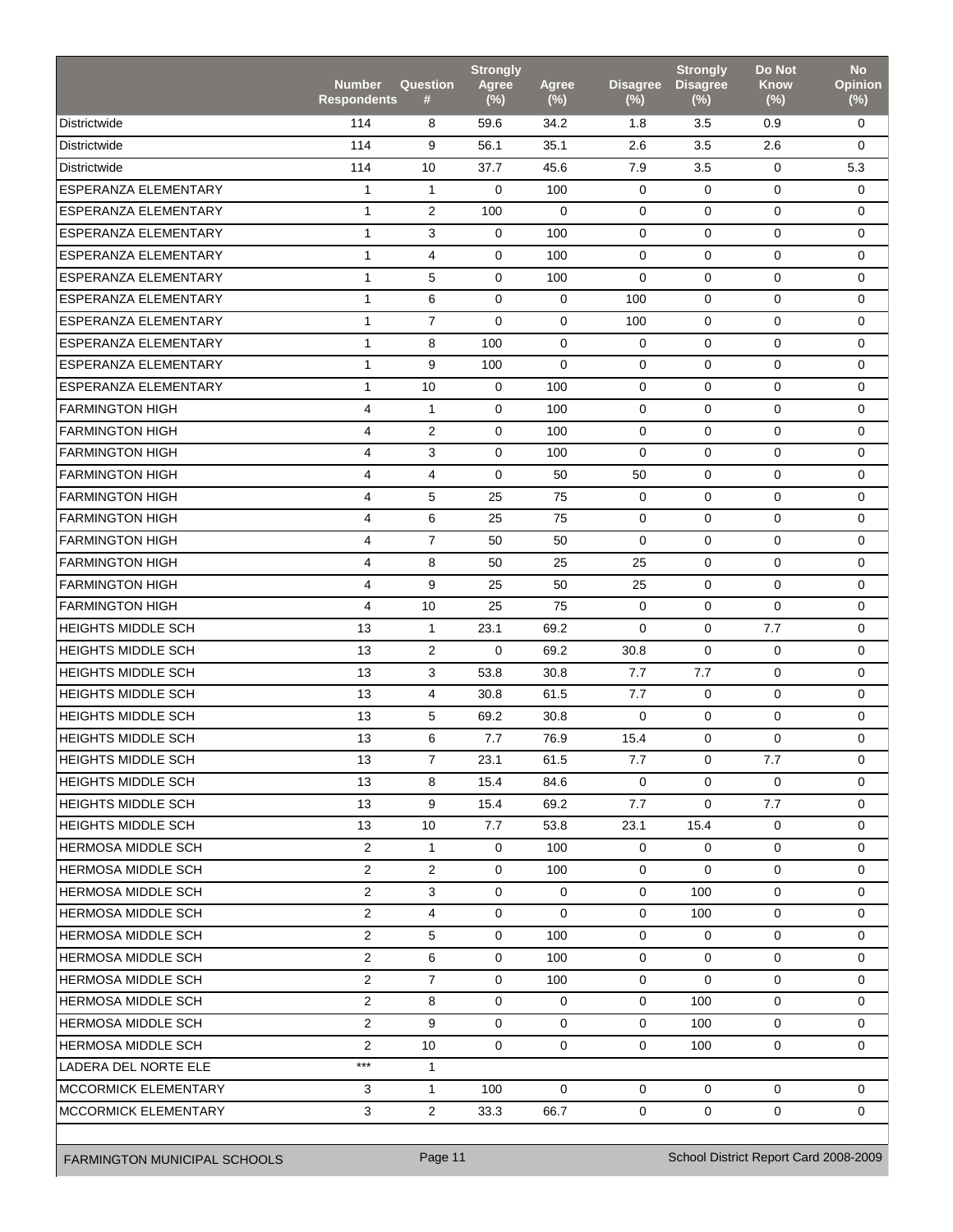|                             | <b>Number</b><br><b>Respondents</b> | <b>Question</b><br># | <b>Strongly</b><br>Agree<br>$(\%)$ | Agree<br>$(\%)$ | <b>Disagree</b><br>$(\%)$ | <b>Strongly</b><br><b>Disagree</b><br>(%) | Do Not<br><b>Know</b><br>$(\%)$ | <b>No</b><br><b>Opinion</b><br>$(\%)$ |
|-----------------------------|-------------------------------------|----------------------|------------------------------------|-----------------|---------------------------|-------------------------------------------|---------------------------------|---------------------------------------|
| MCCORMICK ELEMENTARY        | 3                                   | 3                    | 100                                | 0               | 0                         | 0                                         | 0                               | 0                                     |
| MCCORMICK ELEMENTARY        | 3                                   | $\overline{4}$       | 100                                | $\Omega$        | $\Omega$                  | $\mathbf 0$                               | $\Omega$                        | $\mathbf 0$                           |
| <b>MCCORMICK ELEMENTARY</b> | 3                                   | 5                    | 33.3                               | 66.7            | 0                         | 0                                         | $\Omega$                        | 0                                     |
| <b>MCCORMICK ELEMENTARY</b> | 3                                   | 6                    | 66.7                               | 33.3            | $\mathbf 0$               | $\mathbf 0$                               | $\mathbf 0$                     | 0                                     |
| <b>MCCORMICK ELEMENTARY</b> | 3                                   | $\overline{7}$       | 33.3                               | 33.3            | 33.3                      | 0                                         | $\mathbf 0$                     | 0                                     |
| <b>MCCORMICK ELEMENTARY</b> | 3                                   | 8                    | 100                                | 0               | $\mathbf 0$               | $\mathbf 0$                               | $\mathbf 0$                     | 0                                     |
| <b>MCCORMICK ELEMENTARY</b> | 3                                   | 9                    | 100                                | $\mathbf 0$     | 0                         | 0                                         | $\mathbf 0$                     | 0                                     |
| MCCORMICK ELEMENTARY        | 3                                   | 10                   | 33.3                               | 33.3            | 33.3                      | 0                                         | $\mathbf 0$                     | 0                                     |
| <b>MCKINLEY ELEMENTARY</b>  | $***$                               | $\mathbf{1}$         |                                    |                 |                           |                                           |                                 |                                       |
| <b>MESA VERDE ELEM</b>      | $\overline{7}$                      | $\mathbf{1}$         | 85.7                               | 14.3            | 0                         | 0                                         | $\mathbf 0$                     | 0                                     |
| <b>MESA VERDE ELEM</b>      | $\overline{7}$                      | 2                    | $\Omega$                           | 57.1            | 42.9                      | $\mathbf 0$                               | $\Omega$                        | 0                                     |
| <b>MESA VERDE ELEM</b>      | $\overline{7}$                      | 3                    | 85.7                               | 14.3            | $\mathbf 0$               | $\mathbf 0$                               | $\mathbf 0$                     | $\mathbf 0$                           |
| MFSA VERDE FI FM            | $\overline{7}$                      | $\overline{4}$       | 85.7                               | 14.3            | $\mathbf 0$               | 0                                         | $\mathbf 0$                     | 0                                     |
| <b>MESA VERDE ELEM</b>      | $\overline{7}$                      | 5                    | 28.6                               | 71.4            | $\Omega$                  | $\mathbf 0$                               | 0                               | $\mathbf 0$                           |
| <b>MESA VERDE ELEM</b>      | $\overline{7}$                      | 6                    | 57.1                               | 28.6            | 14.3                      | 0                                         | 0                               | 0                                     |
| <b>MESA VERDE ELEM</b>      | $\overline{7}$                      | $\overline{7}$       | 14.3                               | 85.7            | 0                         | 0                                         | $\mathbf 0$                     | 0                                     |
| <b>MESA VERDE ELEM</b>      | $\overline{7}$                      | 8                    | 85.7                               | 14.3            | $\mathbf 0$               | $\mathbf 0$                               | $\Omega$                        | 0                                     |
| <b>MESA VERDE ELEM</b>      | $\overline{7}$                      | 9                    | 71.4                               | 28.6            | $\mathbf 0$               | $\mathbf 0$                               | $\mathbf 0$                     | 0                                     |
| <b>MESA VERDE ELEM</b>      | $\overline{7}$                      | 10                   | 57.1                               | 42.9            | 0                         | $\mathbf 0$                               | $\mathbf 0$                     | $\mathbf 0$                           |
| <b>MESA VIEW MIDDLE SCH</b> | $\mathbf{1}$                        | $\mathbf{1}$         | $\mathbf 0$                        | 100             | $\mathbf 0$               | $\mathbf 0$                               | $\mathbf 0$                     | 0                                     |
| MESA VIEW MIDDLE SCH        | $\mathbf{1}$                        | 2                    | $\mathbf 0$                        | 100             | 0                         | 0                                         | $\mathbf 0$                     | $\mathbf 0$                           |
| <b>MESA VIEW MIDDLE SCH</b> | $\mathbf{1}$                        | 3                    | $\mathbf 0$                        | 100             | 0                         | $\mathbf 0$                               | $\mathbf{0}$                    | 0                                     |
| MESA VIEW MIDDLE SCH        | $\mathbf{1}$                        | $\overline{4}$       | 100                                | $\mathbf 0$     | 0                         | $\mathbf 0$                               | $\mathbf 0$                     | $\mathbf 0$                           |
| <b>MESA VIEW MIDDLE SCH</b> | $\mathbf{1}$                        | 5                    | 0                                  | 100             | 0                         | 0                                         | $\mathbf 0$                     | 0                                     |
| <b>MESA VIEW MIDDLE SCH</b> | $\mathbf{1}$                        | 6                    | $\mathbf 0$                        | 100             | $\mathbf 0$               | 0                                         | $\mathbf 0$                     | 0                                     |
| MESA VIEW MIDDLE SCH        | $\mathbf{1}$                        | $\overline{7}$       | $\mathbf 0$                        | 100             | 0                         | 0                                         | 0                               | 0                                     |
| MESA VIEW MIDDLE SCH        | $\mathbf{1}$                        | 8                    | $\mathbf 0$                        | 100             | $\mathbf 0$               | 0                                         | $\mathbf 0$                     | 0                                     |
| <b>MESA VIEW MIDDLE SCH</b> | $\mathbf{1}$                        | 9                    | $\mathbf 0$                        | 100             | $\mathbf 0$               | $\mathbf 0$                               | $\mathbf 0$                     | $\mathbf 0$                           |
| MESA VIEW MIDDLE SCH        | $\mathbf{1}$                        | 10                   | 0                                  | 100             | 0                         | $\mathbf 0$                               | $\mathbf{0}$                    | $\mathbf 0$                           |
| NORTHEAST ELEMENTARY        | 2                                   | $\mathbf{1}$         | 50                                 | 50              | 0                         | 0                                         | 0                               | 0                                     |
| NORTHEAST ELEMENTARY        | $\overline{2}$                      | $\overline{2}$       | 0                                  | $\Omega$        | 50                        | 50                                        | $\Omega$                        | 0                                     |
| NORTHEAST ELEMENTARY        | $\overline{2}$                      | 3                    | 0                                  | 100             | 0                         | 0                                         | $\mathbf 0$                     | 0                                     |
| NORTHEAST ELEMENTARY        | $\overline{2}$                      | $\overline{4}$       | 0                                  | 100             | 0                         | 0                                         | $\overline{0}$                  | 0                                     |
| NORTHEAST ELEMENTARY        | $\overline{2}$                      | 5                    | 0                                  | 100             | 0                         | 0                                         | $\mathbf{0}$                    | 0                                     |
| NORTHEAST ELEMENTARY        | $\overline{2}$                      | 6                    | 0                                  | 100             | 0                         | 0                                         | 0                               | 0                                     |
| NORTHEAST ELEMENTARY        | $\overline{2}$                      | $\overline{7}$       | 0                                  | 100             | $\mathbf 0$               | 0                                         | $\mathbf 0$                     | 0                                     |
| NORTHEAST ELEMENTARY        | $\overline{2}$                      | 8                    | 0                                  | 50              | 50                        | 0                                         | $\mathbf 0$                     | 0                                     |
| NORTHEAST ELEMENTARY        | $\overline{2}$                      | 9                    | 0                                  | 50              | 50                        | 0                                         | 0                               | 0                                     |
| NORTHEAST ELEMENTARY        | $\overline{2}$                      | 10 <sup>°</sup>      | 0                                  | 50              | 50                        | 0                                         | $\overline{0}$                  | 0                                     |
| PIEDRA VISTA HIGH           | $***$                               | $\mathbf{1}$         |                                    |                 |                           |                                           |                                 |                                       |
| <b>ROCINANTE HIGH</b>       | 3                                   | $\mathbf{1}$         | 33.3                               | 66.7            | 0                         | 0                                         | $\overline{0}$                  | 0                                     |
| ROCINANTE HIGH              | 3                                   | $\overline{2}$       | 33.3                               | 33.3            | 33.3                      | 0                                         | $\overline{0}$                  | 0                                     |
| ROCINANTE HIGH              | 3                                   | 3                    | 33.3                               | 33.3            | 33.3                      | 0                                         | $\overline{0}$                  | 0                                     |
| ROCINANTE HIGH              | 3                                   | 4                    | 33.3                               | 66.7            | 0                         | 0                                         | 0                               | 0                                     |
| <b>ROCINANTE HIGH</b>       | 3                                   | 5                    | 33.3                               | 66.7            | 0                         | 0                                         | 0                               | 0                                     |
| ROCINANTE HIGH              | 3                                   | 6                    | 33.3                               | 66.7            | $\mathbf 0$               | 0                                         | $\mathbf 0$                     | 0                                     |

FARMINGTON MUNICIPAL SCHOOLS Page 12 School District Report Card 2008-2009